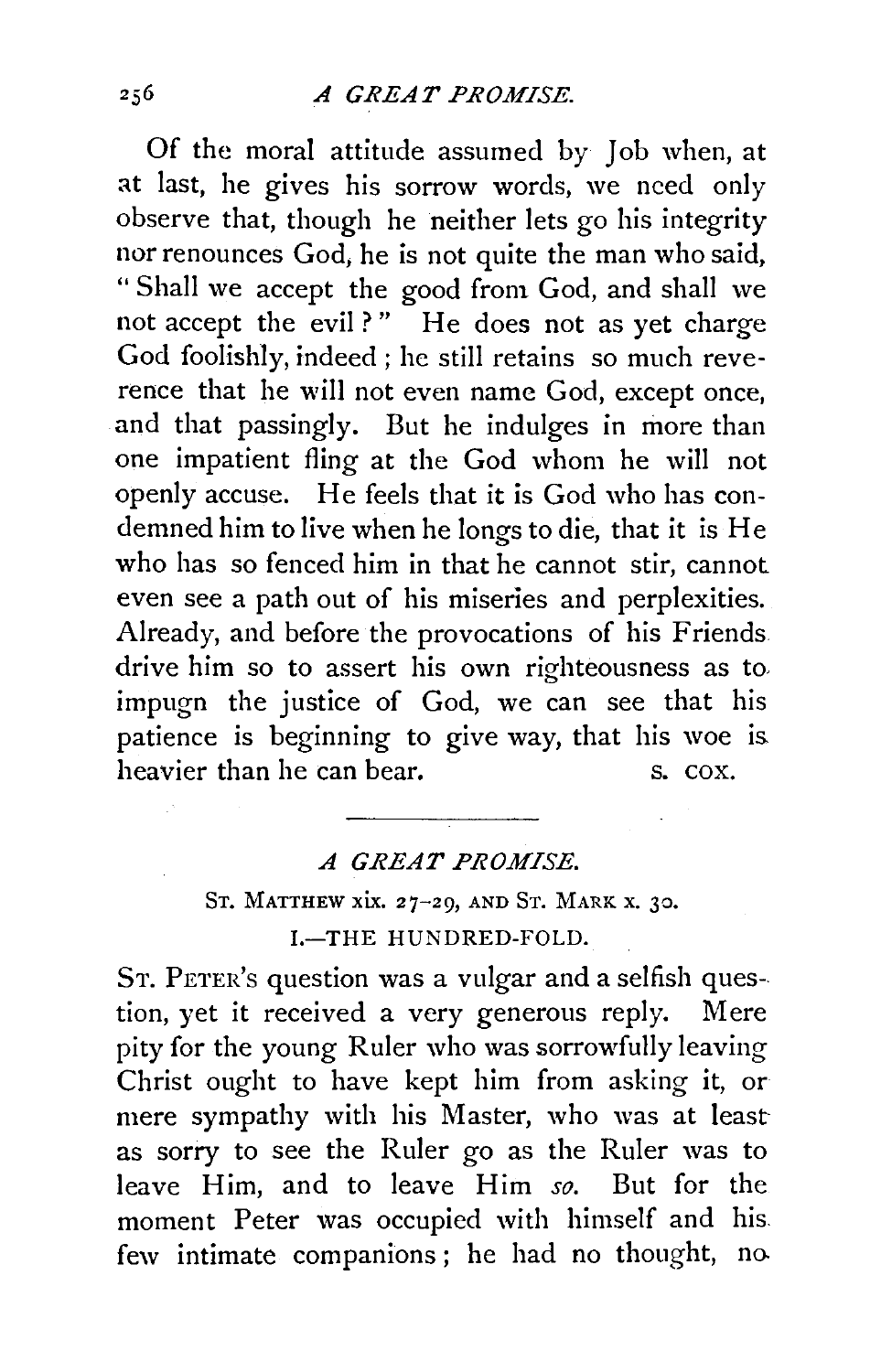care, for the thousands who could not resolve to leave all they had for Christ's sake and the gospel's, and still less thought or care for the world at large. For the moment his spirit was at least as alien from that of his Master as was the spirit of the young Ruler himself. Nevertheless the Lord Jesus shews the most delicate consideration for his selfish preoccupation. He asks for reward! Well, he shall have a reward, and a reward far greater than any of which he has dreamed. Hereafter, he and his brethren shall be kings under the King; when the Son of Man sits in the throne of his glory, they shall sit on twelve thrones and rule the twelve tribes of Israel.

But if they-and I suppose that, as usual, St. Peter was only the spokesman of the rest-can think only of themselves, Christ cannot think only of them. He gives them the promise they longed to hear ; but, having given it, He forthwith generalizes it. Not they alone, but *every one* who leaves anything for Christ's sake shall receive a hundred-fold—" now in this present time," as St. Mark adds-and shall inherit eternal life.

Now this great generalized promise has perplexed many thoughtful and devout minds, the minds of many who do not doubt that Christ will be as good as his word. They can trust Him for their future reward, and leave themselves in his hands without misgiving or fear. They are conscious that they already inherit the spiritual and eternal life He promised to confer; and they can readily conceive that, in the world to come, this life, freed from the hindrances and restraints of their "mortal part," will  $\overline{VOL}$ . 17.  $\overline{18}$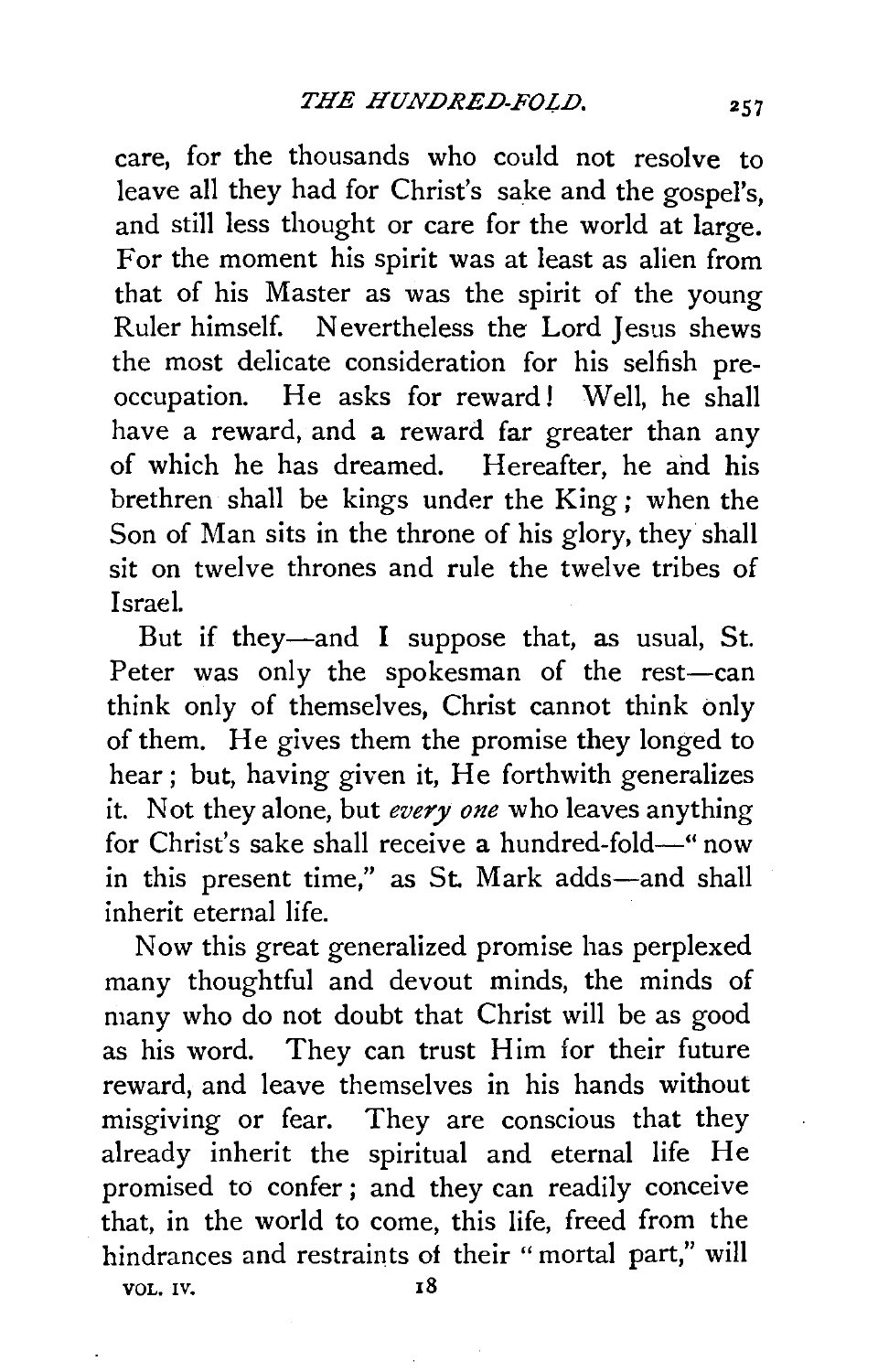unfold energies and graces which cannot bud and blossom in this world's unkindly weather. But they do not see that any earthly possessions, or ties, or pleasures, which they have abandoned for his sake, are restored to them on earth, now, in this present time ; and not only restored, but multiplied a hundred-fold. It will be time well spent, therefore, if we meditate on this great promise until its hidden meaning grows plain and clear.

Its general intention or principle seems to be, that Christ will be no man's debtor ; that it is always gain to lose what we leave for Him; that whatever we give to Him becomes more truly and intimately our own; that whatever we lay up with Him will be returned again with usury; that in his recompenses Christ uses large measures, " pressed down, shaken together, and yet running over."

This is Christ's general law of recompense, a law here stated in the paradoxical form commonly used not by Jesus only, but also by all the great Jewish teachers of his time. But in seeking to define and vindicate it, we must remember, first, that, though at times men may have to leave houses and lands, and even to sacrifice kinships both of blood and affection, in order that they may be true to Christ, at other times, at most times even, we can only be true to Him by using our possessions wisely and for the good of our fellows, and by our fidelity to the kinships in which we are placed and the attachments we have formed. No man serves Christ by simply renouncing all that he has, or by breaking loose from any tie of blood or friendship. Then only do we serve Him by forsaking our natural ties, or our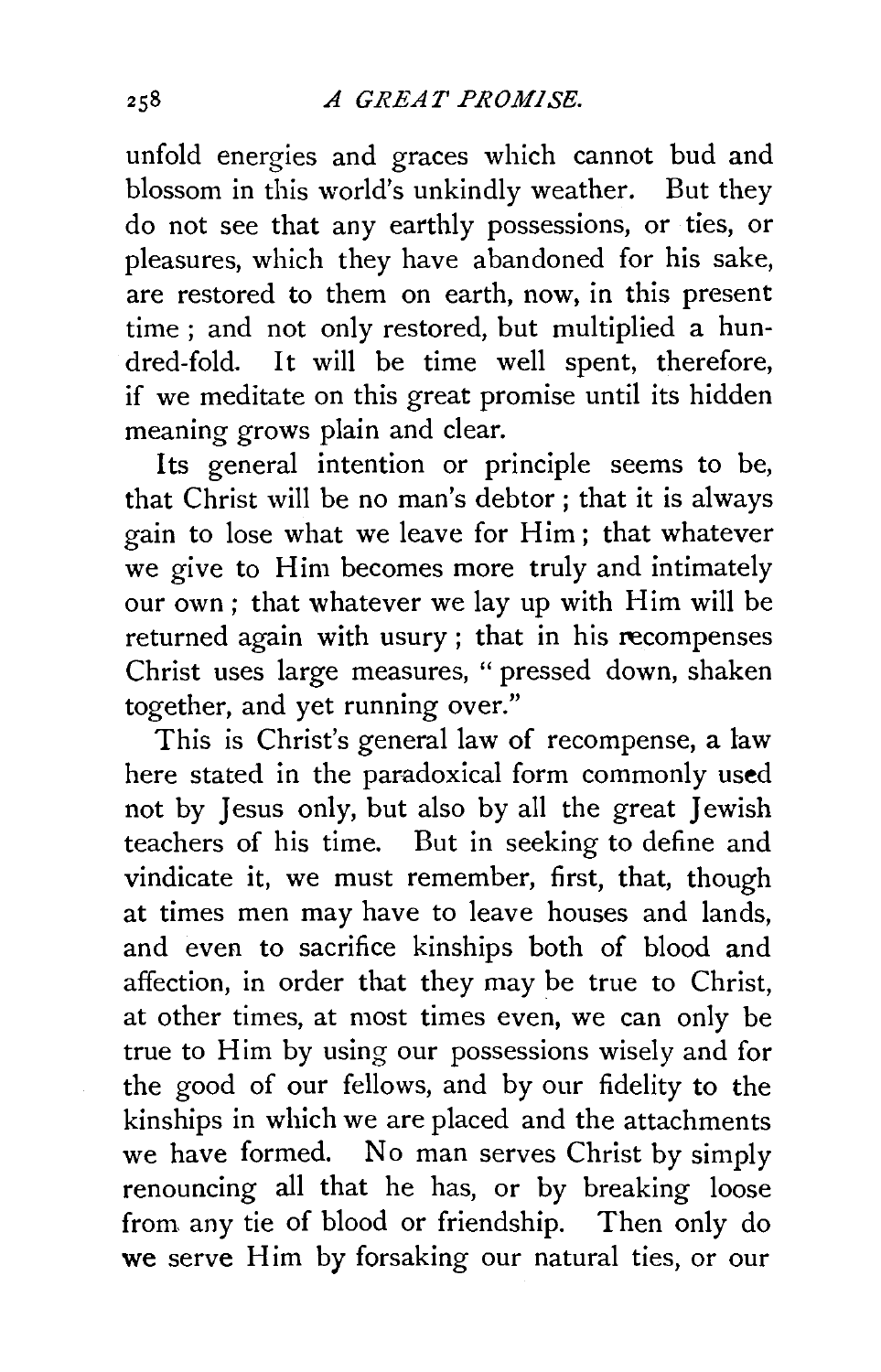acquired possessions, when they come between us and Him, when we must renounce either Him or them. Throughout the Gospels He claims to stand first with us; and He advances this claim because only as we love Him supremely can we love our neighbours as we should or use our possessions so as to get from them the full benefit they are capable of yielding us. In short, what his demand on us really comes to is, that our spiritual interests and affections should engage our chief attention ; and that where it is necessary, and *only* where it is necessary, our temporal interests and our natural affections should be sacrificed or subordinated to them.

We must observe, also, that in this great promise our Lord calls away our thoughts from that which is outward to that which is inward, from that which we *have* to that which we *are*; and intimates that our true property, or wealth, consists not in any of the possessions from which we must soon part, but in the powers and gifts of that life which neither change nor death can touch. The Apostles were thinking of houses and lands, parents and children, thrones and princedoms ; Christ speaks to them of life, the life eternal, as their true inheritance ; the life which, when once it has been quickened, can never die; the life which, as it unfolds its energies and graces, makes us ever more fully " partakers of God," and even of that sway over all that is in the world which is the prerogative of God. It is as though He had warned them : A man's wealth does not consist in the abundance of things which he possesseth, but in the power of an endless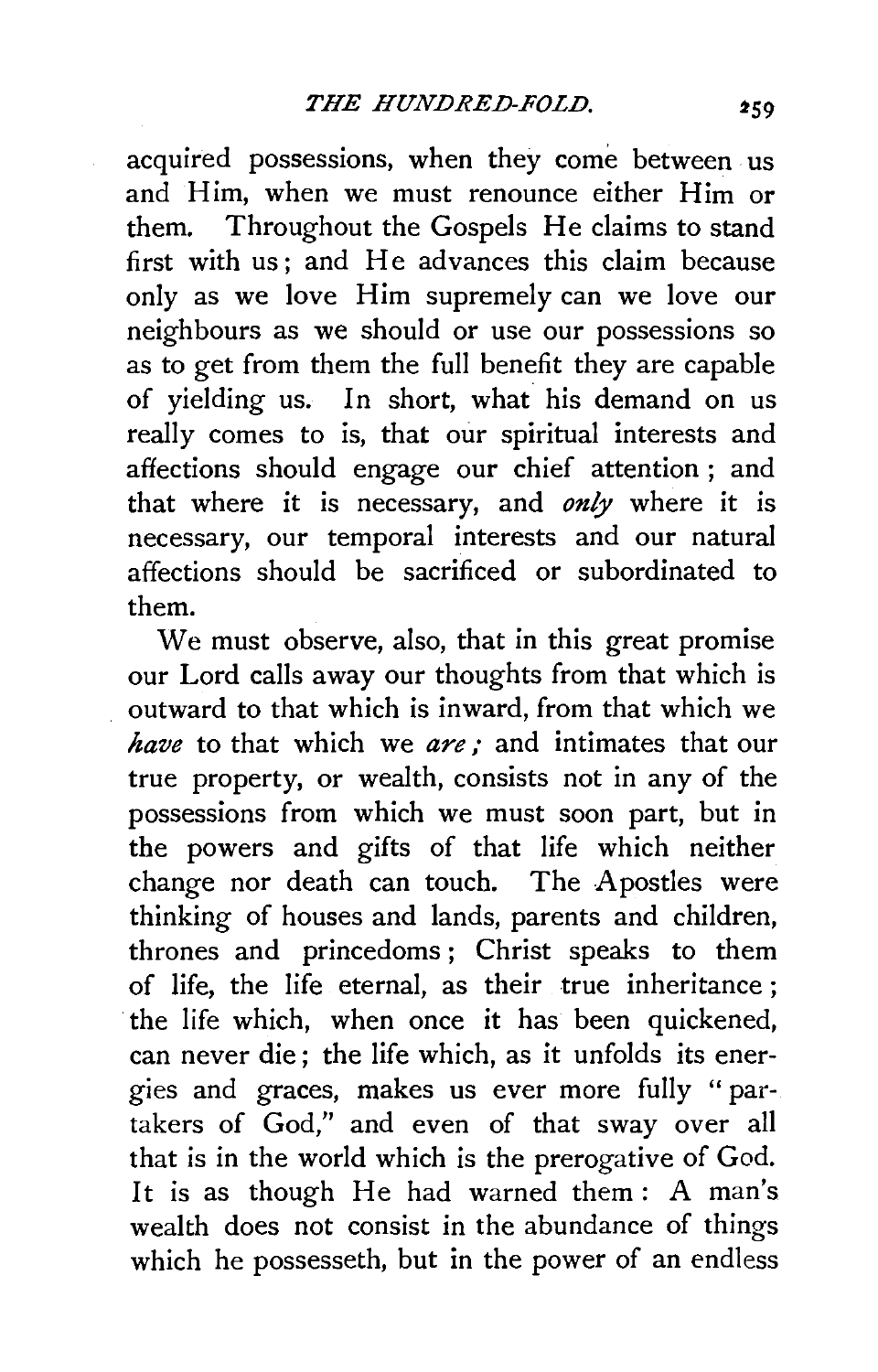life, in the vigour and variety of its energies and capacities, in his ability to get the real good of all that is around him, even though it be not, in the legal sense, his own. Once let him rise into a spiritual life, a divine life, and all things become his, since he can make them all-even loss and pain, change and death-contribute to his welfare and swell the volume of his life.

We must observe, again-what the Disciples, who were accustomed to his parabolic and paradoxical style, would instantly discern-that the promise of our Lord, while it has a very real and literal sense, has also a figurative and spiritual sense. Some of the relationships here mentioned, for example, cannot be literally multiplied a hundred-fold ; others of them could hardly be thus multiplied without becoming a curse to us instead of a blessing. One cannot have a hundred fathers or mothers ; and surely no sane man would wish to have a hundred children or a hundred wives..

What, then, is the meaning of the Promise, that which gathers into itself all its various senses and aspects, and reconciles them ? Perhaps it may be summed up and expressed under these three heads: (I) That in Christ, in his love and iervice, we find all that makes our kinships. and possessions of real worth to us; (2) That in Him we find corresponding, yet superior, possessions and relationships to those which we resign, or may have to resign, for his sake; (3) That in virtue of our oneness with Him we possess all things and persons in a deeper truer way.

I. *We find in Christ, in loving and serving Him,*  all that makes our natural kinships and our possessions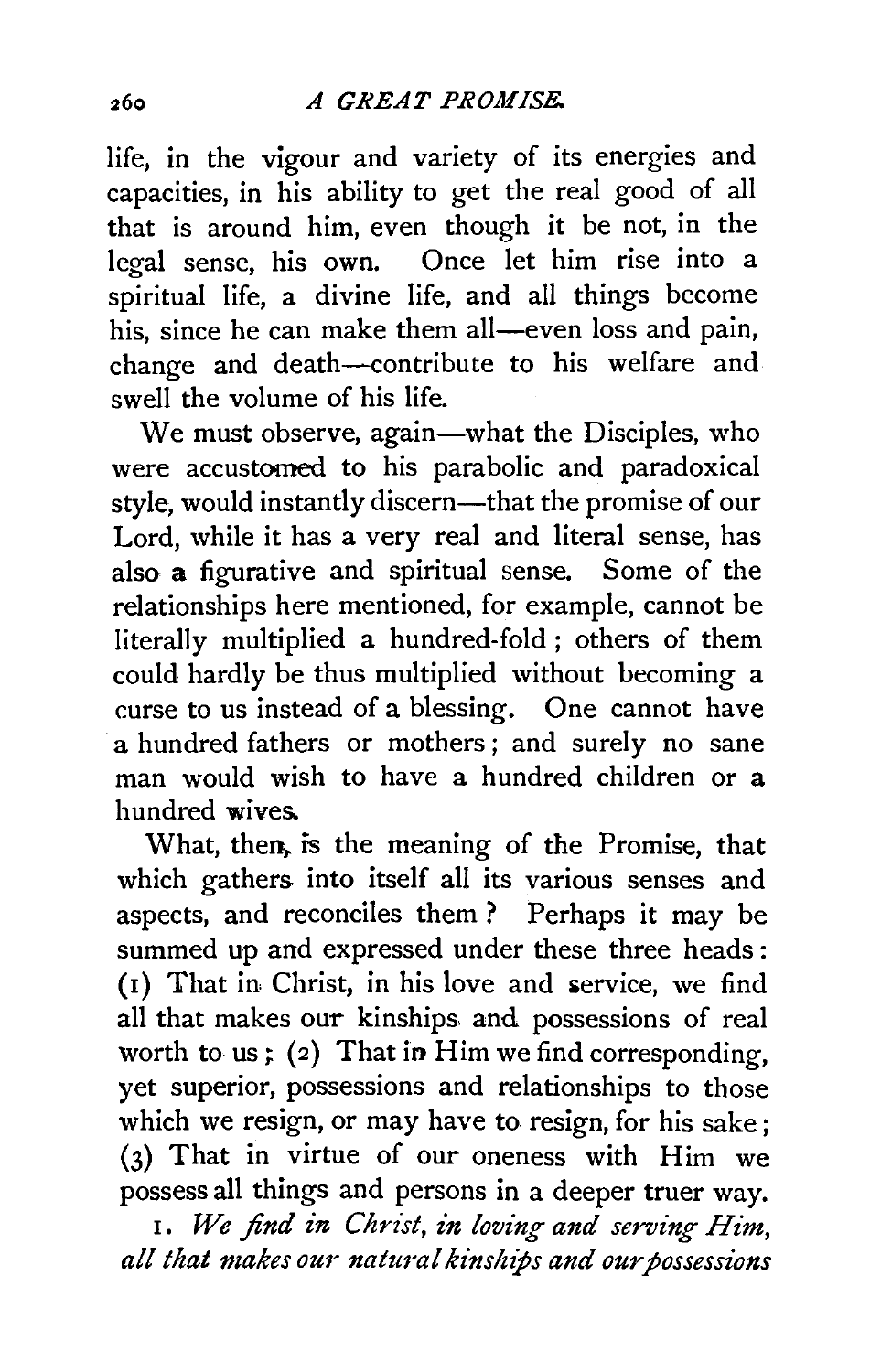of *real worth to us.* What are our possessionsas houses and lands, and our kinships-as the ties which bind us to father and mother, wife and child, good for? what is it that gives them their value ? for what ultimate end were they conferred on us? If we consider that question, whether from the Christian or the philosophical point of view, I think our conclusion must be: that our kinships and possessions are valuable to us, and reach their true end, only as they minister to our welfare and culture, as they develop our various faculties and powers, as they furnish us with opportunities of serving our fellows, and both enable and incline us to avail ourselves of them. God has grouped us in families and bound us to each other by many sacred and tender ties in order that we may love and help each other, and that, by loving and serving each other, we may develop and train, in ourselves and in those around us, the virtues and affections by which both we and they are raised in the scale of being and are led on to the highest perfection of which our nature is capable. Out of the great common patrimony which He has bestowed on the race at large, He secludes a little for each one of us, makes it in a special sense our own, in order that we may learn to use and administer it-use it, not for our own ends alone, but for the general welfare. To have much, or many things, is not in itself an advantage; it may be a grave disadvantage: it is a grave disadvantage if we neither possess nor develop the power to use them wisely, so to use them that we become wiser and better men and help to make other men wiser and better. To have many kinsfolk and friends will not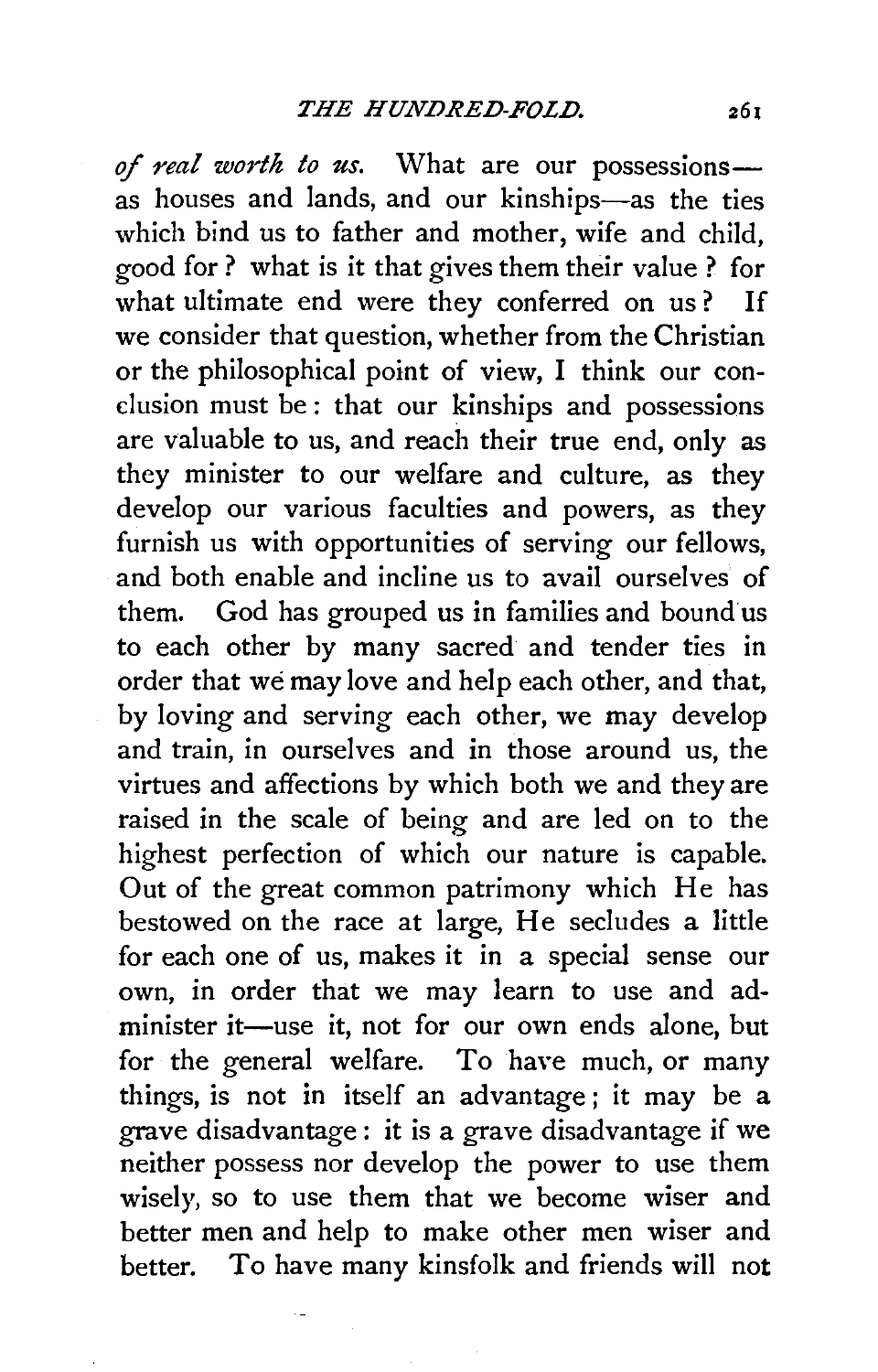help us towards the true end of our being unless we can so occupy the kindly relations in which we stand as to do good by them and to get good from them. No man is the better, or even the better off, for simply having a large account with his bankers, or for owning a large estate ; if he spend his money or manage his estate foolishly, if he uses what he has mainly for base and sensual purposes, he does but shew that he is incapable of using it aright, that it has got into the wrong hands, hands too, from which it will soon slip, leaving him the poorer and the worse for his temporary possession of it. And, in like manner, no man is the better or the happier simply for having a large circle of relatives and friends. If either he, or they, fail to cultivate these kinships for high and noble ends, if they employ the influence which kinship gives to degrade each other, to encourage one another in maintaining a low and selfish tone, they may very easily be the worse and the poorer for the very affinities which ought to have contributed to their well-being.

Now suppose any man to have come clearly and honestly to the conclusion that he can only be true to Christ and his own soul by parting with something which he possesses, and in which the world tells him that his wealth consists; or suppose he finds-as he may very well do even in times when there is no persecution for conscience' sake-that he must break with some kinsman, or give up a former friend: put the case that he must sacrifice his wealth, or some considerable portion of it, or that he must conquer an attachment which is injurious to his moral and spiritual welfare : will he really lose anything by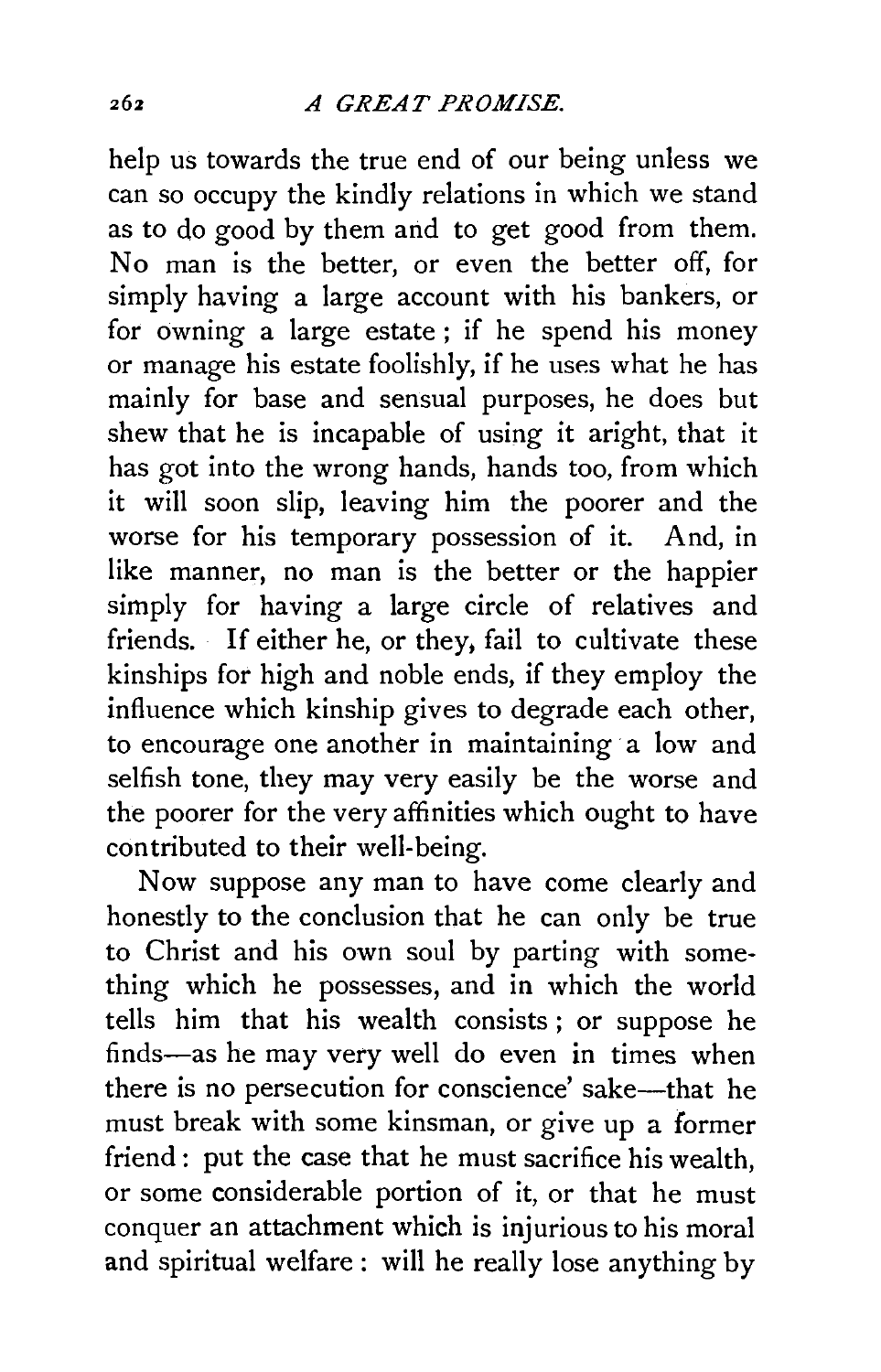making this sacrifice for Christ's sake and the gospel's? will he not rather gain by it? Goods were given for his good; if he is the better man, the more capable and serviceable, the more virtuous and noble and devout for sacrificing his goods, or some of them, he gains by sacrificing them the very ends for which they were bestowed on him, and is the richer for his loss. He has added to the power and value and quality of his life; and his "life" is the only thing that death will leave him. In like manner, if a man has to conquer an attachment which is weakening and degrading him, he may lose a friend and all the comfort or pleasure he might have received from and through him ; but for what were friends and relatives given save that he and they should minister to each other's well-being? If his welfare can be secured only by losing a friend, is not the loss a gain ? And may not the loss be gain even to the friend he renounces when that friend dis· covers the motive of the renunciation? The Twelve gave up home and livelihood, father and mother, wife and children ; that is, they gave up the use and comfort of them for a time ; but did not they gain immensely by the sacrifice, and gain in those very ends of moral and spiritual culture to promote which kinships and possessions are conferred on men ? Verily, they had their hundred-fold, and that now, in this present time.

2. We find in Christ corresponding, yet superior, *relationships and possessions to those which we resign for his sake.* Houses and lands, kinsfolk and friends, are intended for our culture in virtue and righteousness and charity; they are also the express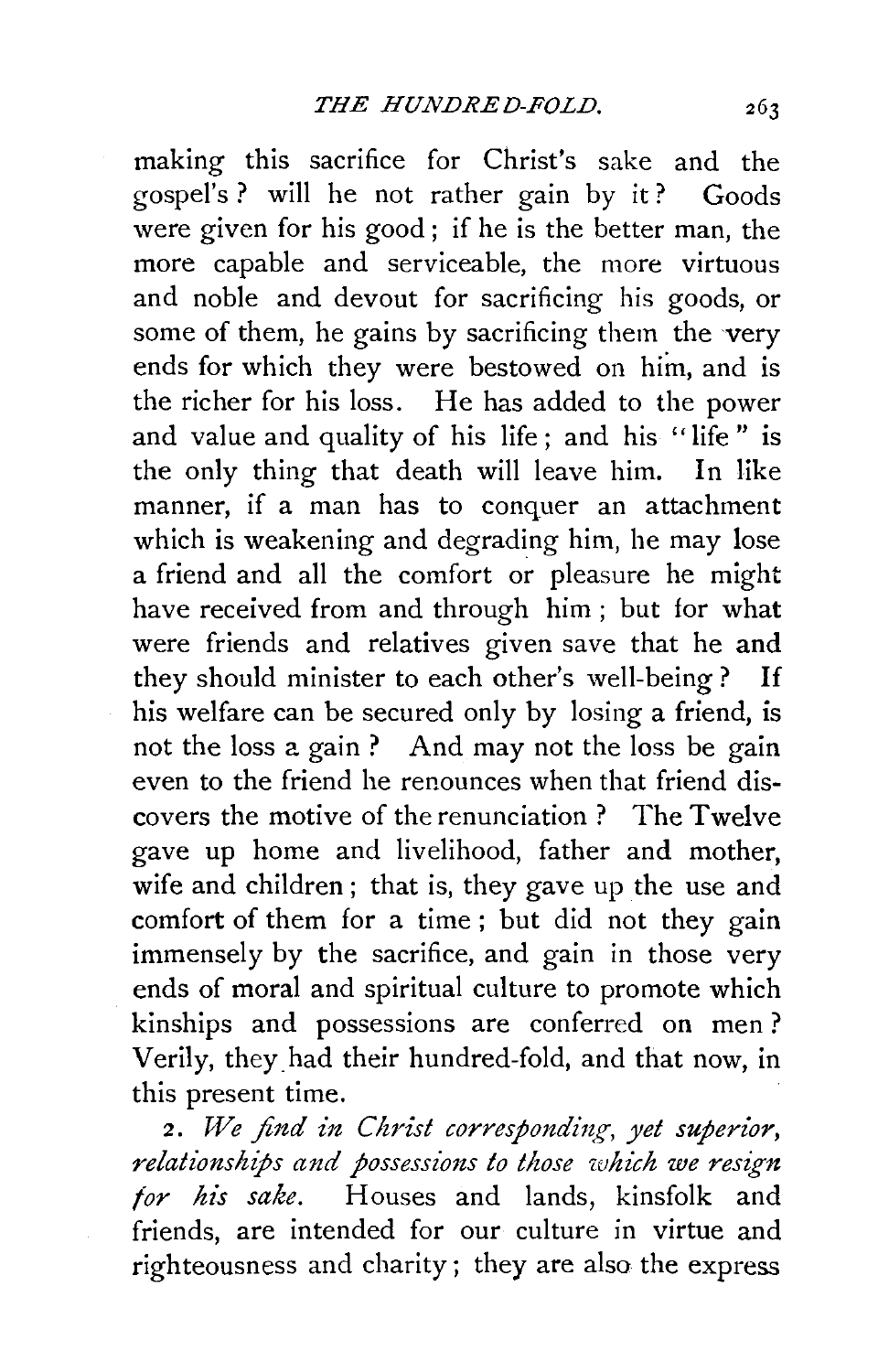types of higher kinships which are open to us, and of a more enduring riches. From the father of our flesh we derive our first and best conception of the Father of our spirits. The love of woman helps us to apprehend and trust the love of Christ. The obedience and simplicity of childhood speak to us of the wiser simplicity and nobler obedience of discipleship. The corruptible treasure on earth symbolizes, in many ways, the immortal treasure in heaven. And if we leave, or lose, any of these typical relationships and possessions for Christ's sake, we gain that which they typify-a house not made with hands, the treasure which moth cannot corrupt, the family in heaven and in earth, the Father of an infinite majesty, the Friend who is our Brother and who sticketh closer than a brother. Do we lose by such an exchange as this, or gain-gain infinitely? It is not often that men are called to forsake all they have and all they love in order to follow Christ. Commonly the more difficult duty is imposed upon us of using all for our own good and for the good of our fellows. But even those who have been constrained to leave home and country, father and mother, wife and child, have in very deed received the hundred-fold now in this present time if they have become freemen of the eternal city, and could call the house of many mansions their own, if they have found a tender and loving Father in the *Goi* whom they once feared, and a redeeming Brother in the Lord who was once rejected and despised of men.

3· *In virtue of our oneness with Christ we possess all things and persons in a deeper, truer way.* It is not only that when we suffer and lose for Christ's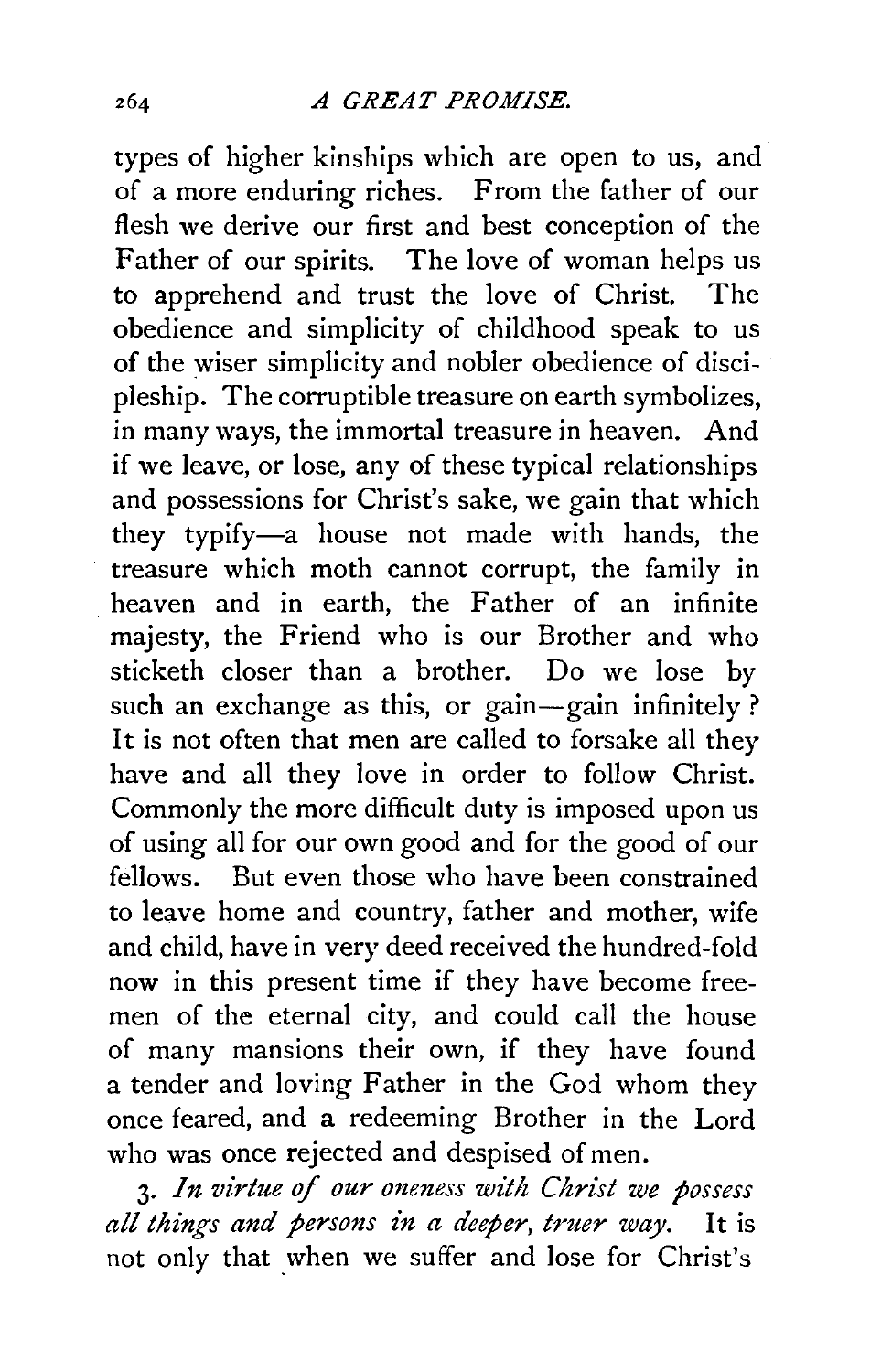*sake-i.e.* in order that we may be true to the principles He taught and incarnated-we gain a title to the great inheritance ; but that in very deed all things become ours, and the power, as well as the right, to appropriate them all.

For, strictly speaking, a man's property is exactly what he can appropriate ; *that,* and not a jot more. If, for example, a man buys a parcel of ground, fences it in, builds a mansion on it, lays out a garden, plants a park, no doubt it is his in the full legal sense ; and yet no law, no title conferred by law, can make it really his. It may be mine far more truly than his. If when I go over his mansion and gaze on the works of art that adorn it, or walk through his grounds and study their exquisite complexities of form and colour, light and shade, I see in them innumerable beauties which, for Jack of brain or lack of culture, he cannot discern in them ; if they teach me lessons he cannot learn, and quicken in me deep and pure emotions to which he is insensible, they are mine in a far higher sense than that in which they are his ; and they are mine, rather than his, simply because I can appropriate more of that which is in them, and of that which is highest and best in them. In me they have subserved a noble use ; they have kindled my imagination, cultivated my intellect, touched and purified my heart. A thousand accidents may destroy his legal possession of them-a fire, a bankruptcy, a death ; but no accident, not even death itself, can disturb my possession of them; they have entered into my life, shaped my nature, become a part of my very being. And so, "a thing of beauty *is* a joy for ever" to as many as can study and appreciate it.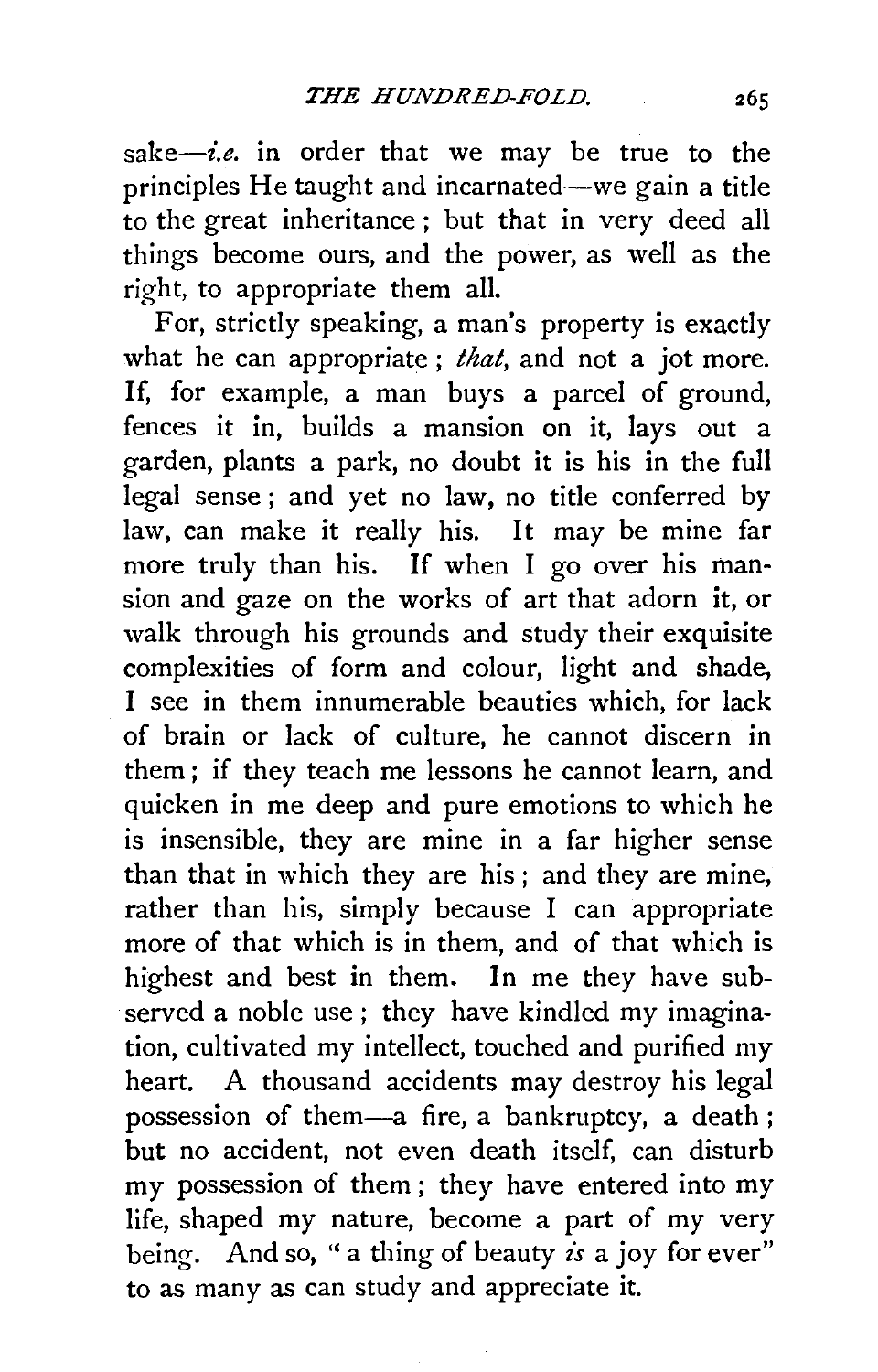But if a neighbour should follow in my steps, if he too should look out over the fair demesne and let its beauties sink into his soul; and if, besides my merely xsthetic enjoyment of them, he can lift an unpresumptuous eye to heaven, and say, " *My Father*  made them all;" if he feels that the varied loveliness of stream and sky, of cloud and sunshine, of tree and flower has been given by God in order that he and his fellows may enjoy and profit by them; if he permits them to quicken new faith, love, hope, peace in his soul—they are even more fully his than they are mine: for he has got a still deeper and more enduring good out of them ; he has compelled them to minister to his highest welfare. They are *hzs* in a sense in which they can belong to none but those who are like-minded with himself, and whose spirits are as readily touched to fine issues.

Take another illustration of this important but too-much-forgotten truth. Here, say, is a picture by one of our great masters : it has for subject a noble landscape, or a fine historic incident. And here are two men variously related to it. One, very rich but very dull and ignorant, gives a few thousand pounds for it, hangs it on his wall, and hardly looks at it again except when he leads an acquaintance up to it and brags, "That is a Turner, or a Brett, or a Millais." The other---rich or poor does not matter -has only seen it half a dozen times; but he has set himself down before it and studied it. He is familiar with the story it tells, and it is full of pleasant and instructive associations to him, reminding him of some great passage in the annals of a people, and of the various modes in which it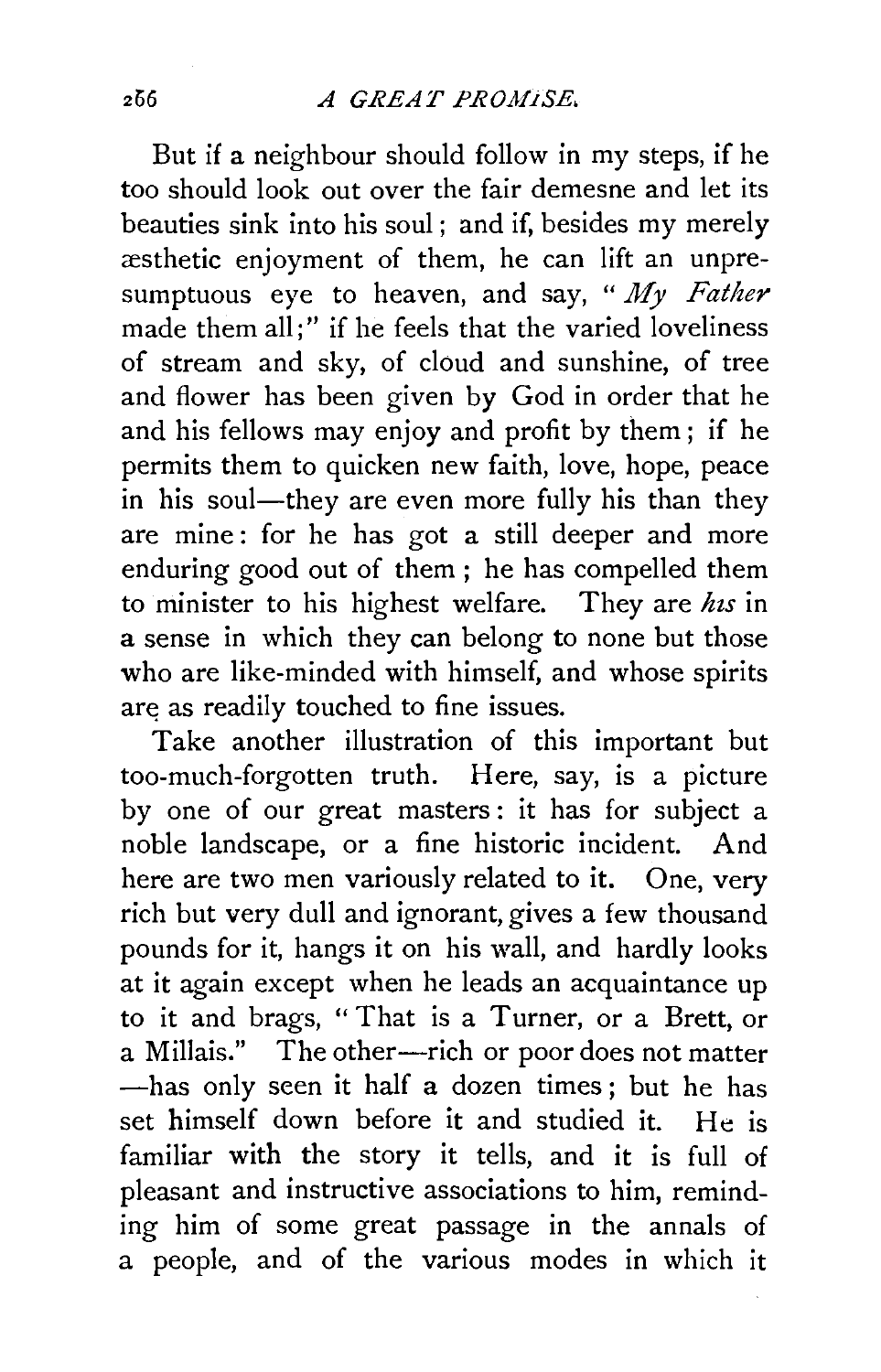has been handled by historians, artists, poets. Or he has travelled through the scene it depicts, and recognizes its very details. And still it is crowded with pleasant or instructive associations for him. Not only can he see more in it than a stranger to the scene, because he knows exactly what to look for and where to look for it: but he recalls the adventures which befell him when he traversed the scene, the emotions it roused in him, the companions he travelled with, the very strangers he met, and all that made the time memorable to him. Now to which of these two men does the picture really *belong ?* to the man who has paid for it and neglected it, or to the man who has let it creep into the study of his imagination and become a part of his very mind? In a sense, doubtless, it belongs to them both : in a legal sense to the former, in a spiritual sense to the latter. But which of these two forms is the higher and the more enduring ? which ministers most to character and welfare, and which lasts the longest ? A fire breaks out ; the beautiful picture is consumed. And *now* which of these two men has it ? Its legal owner has lost it utterly, and the guineas he gave for it; but the spiritual owner has appropriated it for ever : he can recall it when he will; it still hangs in some accessible chamber of his brain ; it is still a treasure to him and a joy.

Really and strictly, then, we *possess* just as much, and only as much, as we can appropriate. Butand here we touch a still more important and practical question-on what does the power of appropriation depend ? Obviously it depends on the kind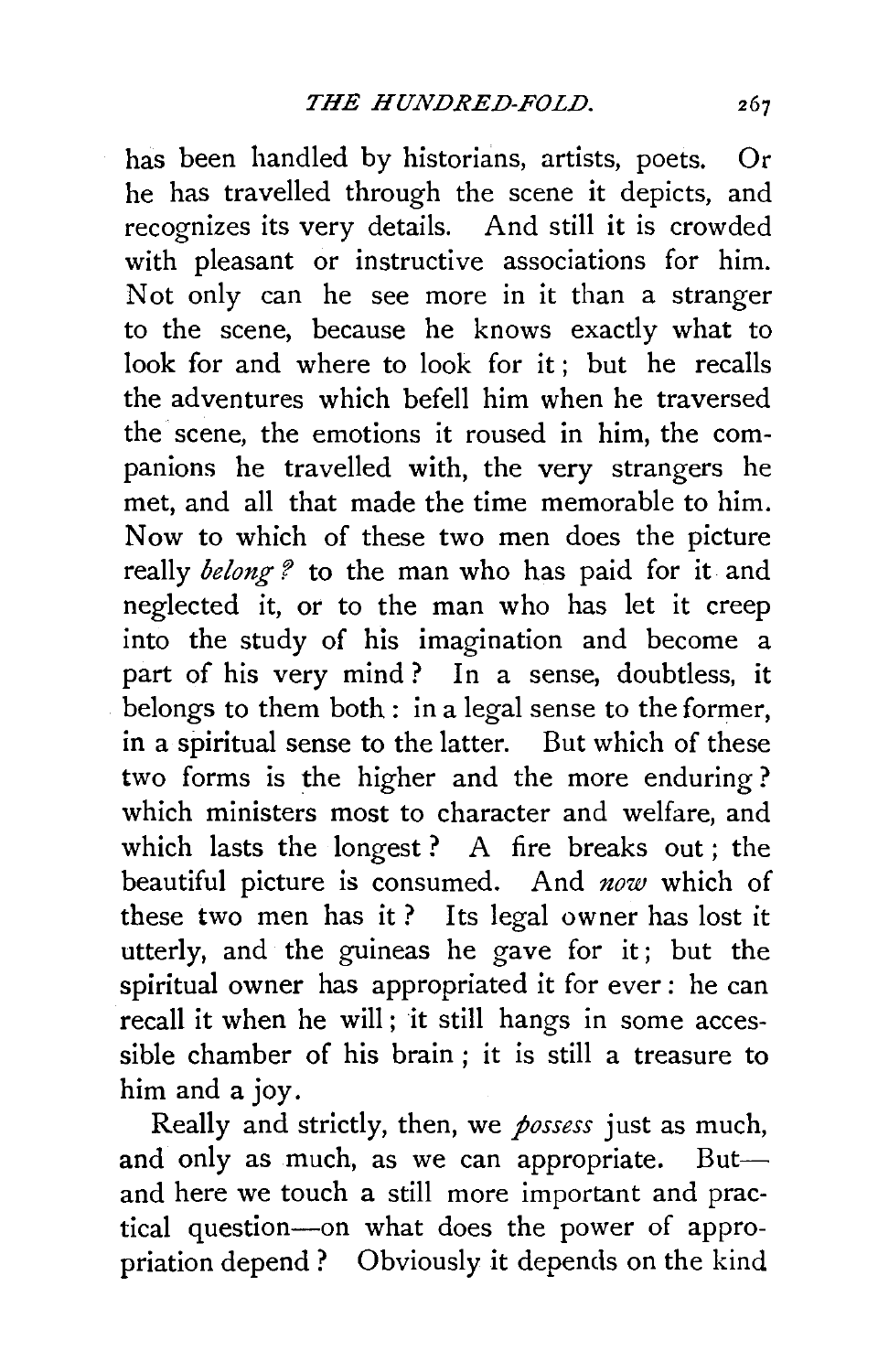of life that is in us, on its volume and quality, on the vigour and variety of its faculties, and on the manner in which these faculties have been trained and developed. He who has most life in him, and in whom this life has been best cultivated, will infallibly possess himself of most that is really valuable and enduring. He will see farther into men, and be able both to do more for them and to get more from them, than those can do in whom there is less life, or a life less cultivated and accomplished. He will also see farther into the meaning and beauty of the universe, and appropriate them more largely and fully. All events and all changes, all kinships and possessions, will have more to say to him, and will more variously and profoundly minister to his culture and to his welfare. And it is precisely this great blessing which the Lord Jesus offers us. He offers us life of the highest quality, in the richest abundance. He offers us "the power of an endless life." If we truly love and serve Him, He gives us a life that is spiritual, eternal, divine-a life like his own, and one with his own.

Let us remember, then, what that life did in and for Him. He was poor, destitute even : and yet all things were his. He gently detached Himself from the common kinships of life ; and yet all men were his. All the events of history, all the wonders of nature, all the changes of life, all the occupations and doings of men-He compelled all these to minister to his intellectual and to his spiritual life, and to subserve not his own culture and welfare alone, but also the culture and welfare of the entire world. The divine life that was in Him enabled Him to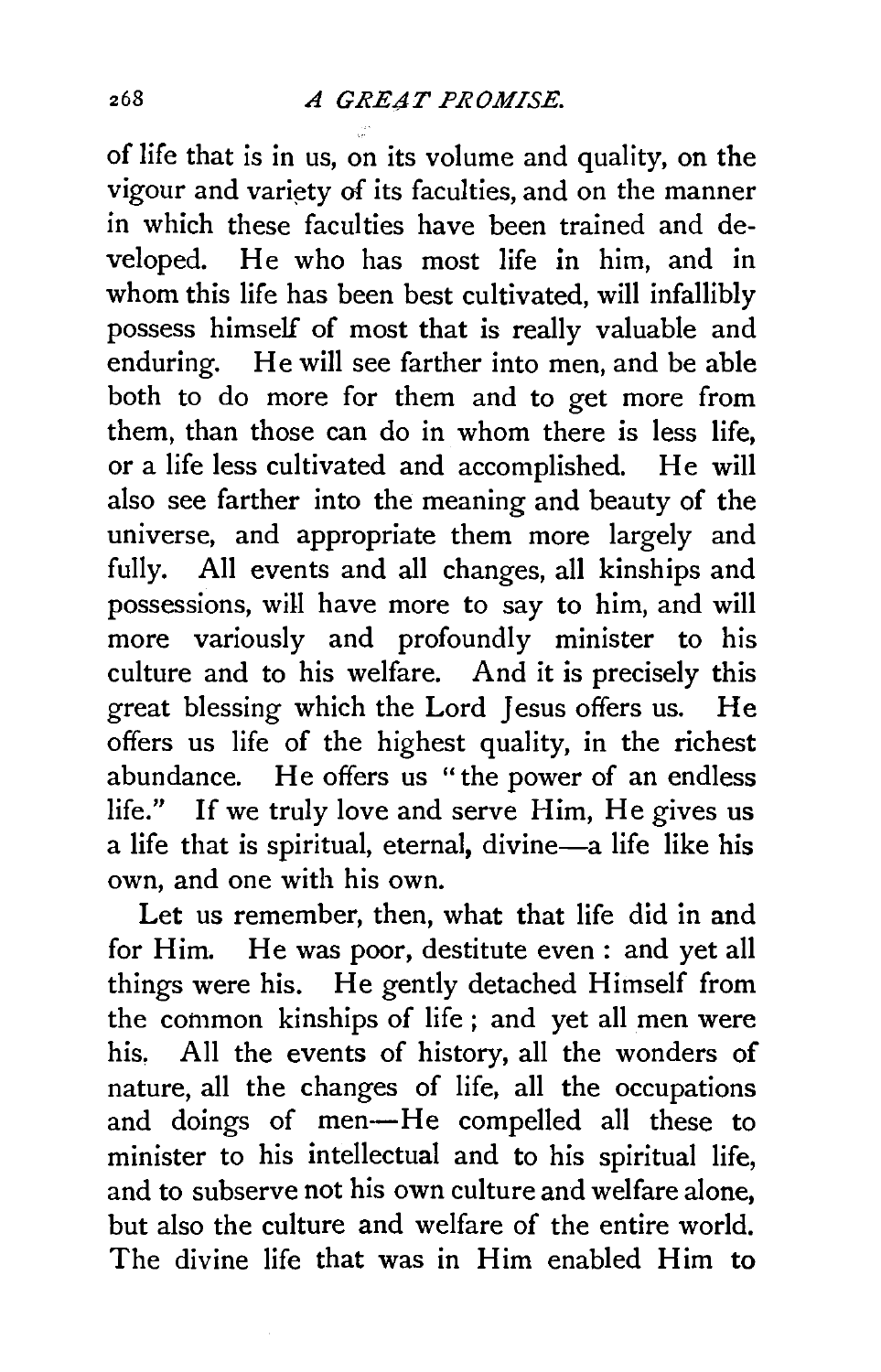appropriate the teaching, the beauty, and the inmost value of whatever met his eye, from the flowers of the field and the ways of the streets to the purple heights of mountains and the unfathomable abysses of the human soul.

Might not He, then, who could give the power of his own life to men, securely promise that whatever they might leave or lose in order to lay hold on this life should be returned to them a hundred-fold ? Was there not *in this life* all that made kinships and possessions valuable or dear to them ? Did it not give them the power to make whom and what they would their own ? And will it not confer a similar power, and an equal reward, on us? If the mind that was in Christ be in us, are not all things ours by the self-same right by which they were his ? and have we not the power to make all that is really good and enduring in them our own?

Let us, then, prize and pursue that which is inward rather than that which is outward, that which is spiritual rather than that which is carnal, that which is eternal rather than that which is temporal. The kingdom of God is within us. All that is really valuable and enduring is within us. Accident may, death will, strip us of all else. We can take nothing out of the world except the life we have developed, the character we have formed. And even while we are in the world, our wealth, our well-being, our enjoyment even, depend not on what we can grasp and gain, but on our power to seize and to profit by the teaching, the beauty, the real hidden worth of all that is around us. With this power, and grace to use it, the very poorest of us may be the richest of men.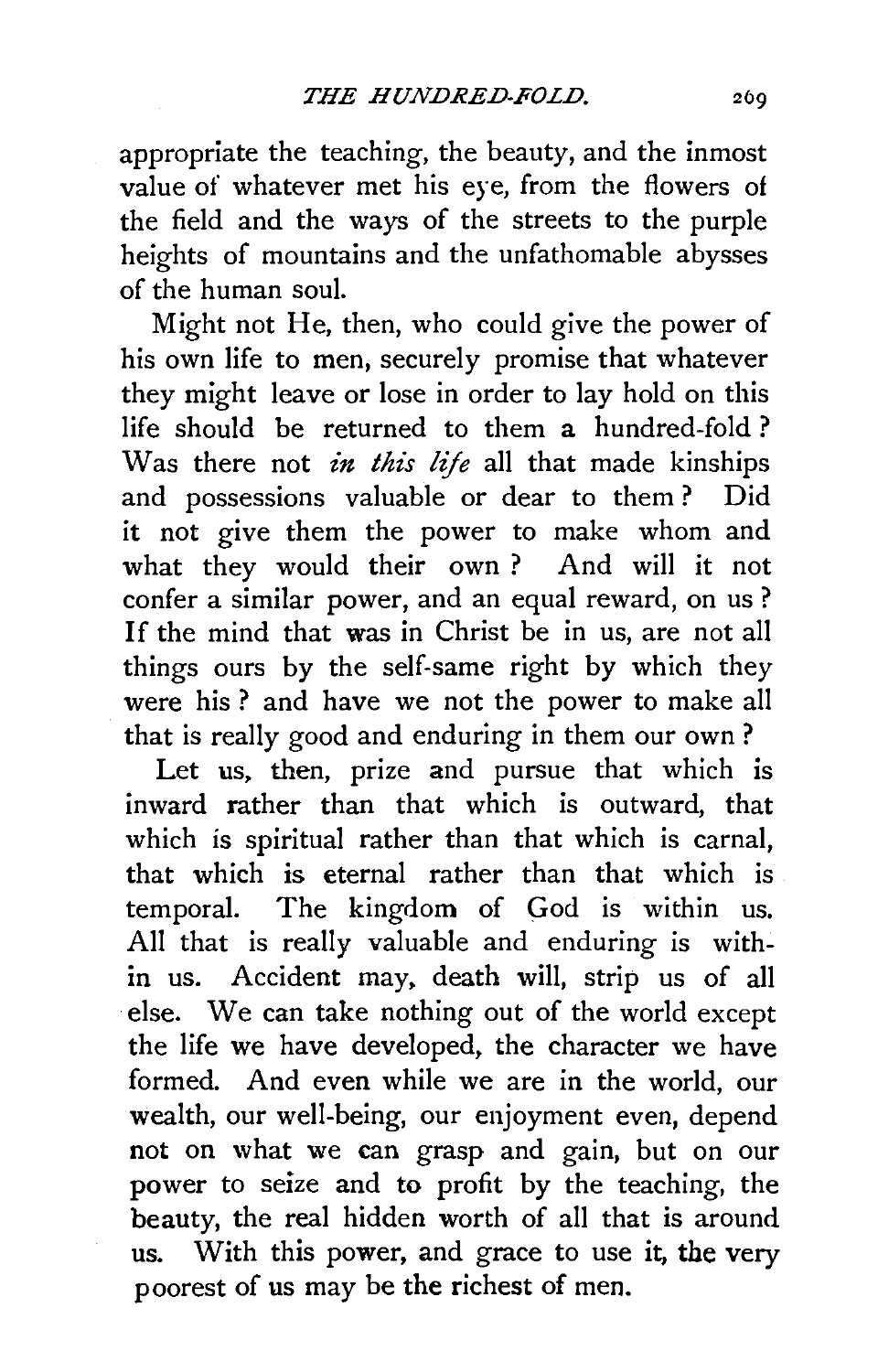Strangely as this truth may sound, it is never· theless familiar to us even to triteness. The only wonder is that we should ever be perplexed by it, meet it where we may. When one of our own poets sings,-

> "How happy is he born and taught That serveth not another's will ; \Vhose armour is his honest thought, And simple truth his utmost skill. This man is freed from servile bands Of hope to rise or fear to fall ; Lord of himself, though not of lands, *And having nothing, yet hath all,"*

we do not simply admire the ring of his verse; we feel that he has given fine expression to a simple yet noble truth. And yet those closing lines,—

> " Lord of himself, though not of lands, And having nothing, yet hath all,"

are but a paraphrase of Christ's great promise; they do but put into another form the very truth He taught : viz. that if the true life, the eternal life, be in us, in our utmost poverty we may have all things and abound, receiving the hundred-fold now, in this present time.

## II.-WITH PERSECUTIONS.

THE effect which any great truth produces on our minds depends in large measure, not only on the form into which it is thrown, but also on the place in which we meet with it. If it stand in a connection of thought plainly congruous with itself, we are prepared for it; it presents little difficulty, excites no surprise. But if it suddenly leap out upon us from another level of thought, if we meet it where we had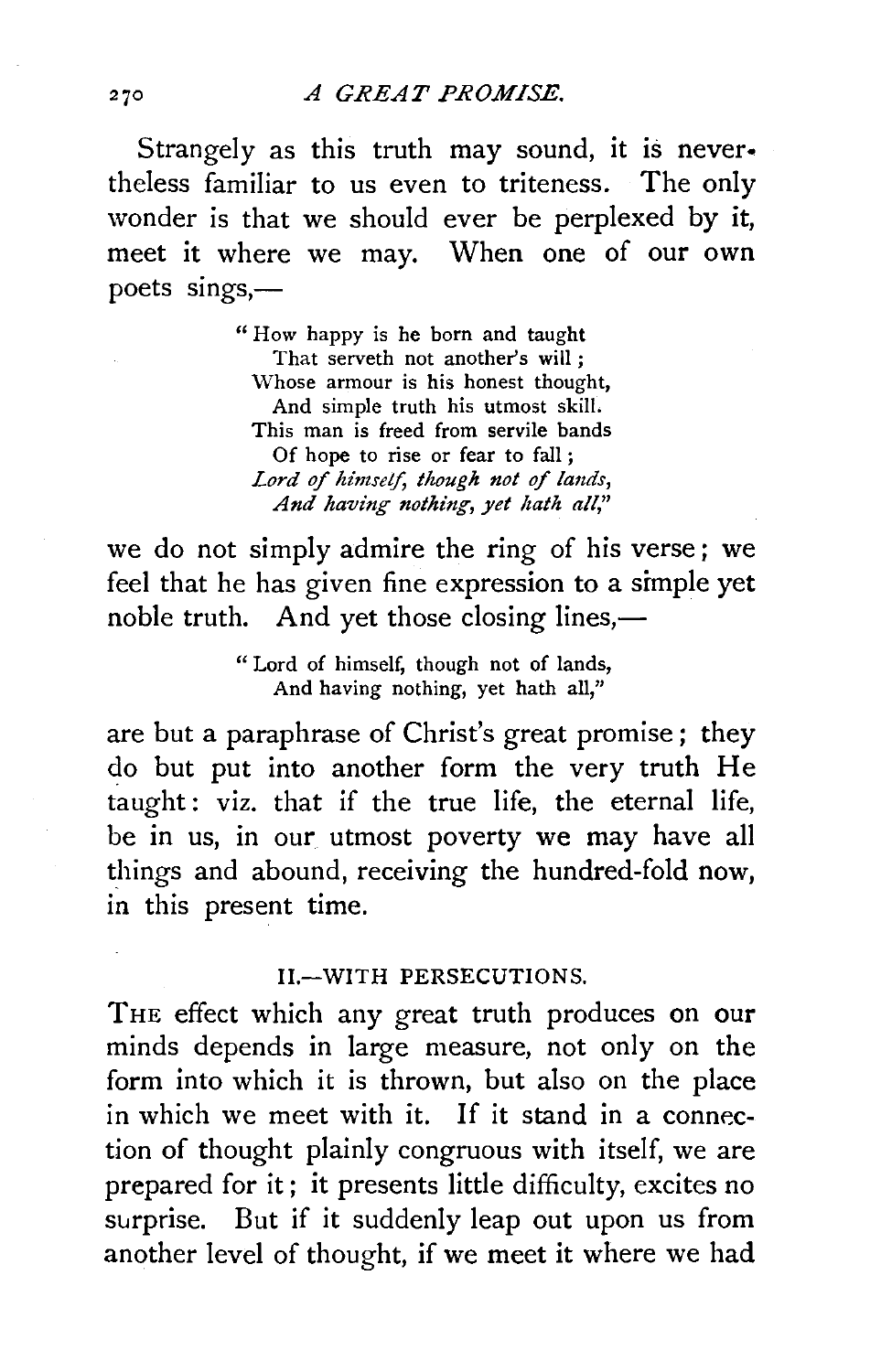not looked for it, it not only takes us by surprise, but, presenting itself so unexpectedly and abruptly, it is apt to seem even more difficult than it really is.

Thus, for example, when we read in the Gospel that, for all we leave or lose for Christ's sake, and that we may be true to the principles we have learned from Him, we shall receive a hundred-fold in this present life, most of us are at first taken by surprise; we are perplexed by a statement which hardly seems to accord with the commonest facts of human experience. Yet when we meet with this same truth in certain of our own poets, and in connections of thought which have prepared us to take, and to appreciate, their meaning, we are neither surprised by it nor perplexed. When they tell us that he, who serveth not another's will, whose only armour is his honest thought, while simple truth is his utmost skill, is not only set free from the servile bands of hope to rise or fear to fall, but is also-

> " Lord of himself, though not of lands, And having nothing, yet hath all."

we do not stagger at their doctrine; we rather confess that they have worthily expressed an obvious and accepted truth. Yet the truth they teach is the very truth Christ taught: viz. that to be true to our convictions at all risks and all costs is great gain ; that to de right in scorn of consequence is the way to possess ourselves of all that makes life valuable to us ; that for whatever we sacrifice for righteousness' sake we receive a hundred-fold even in this present time.

So, again, I suppose no man ever came on these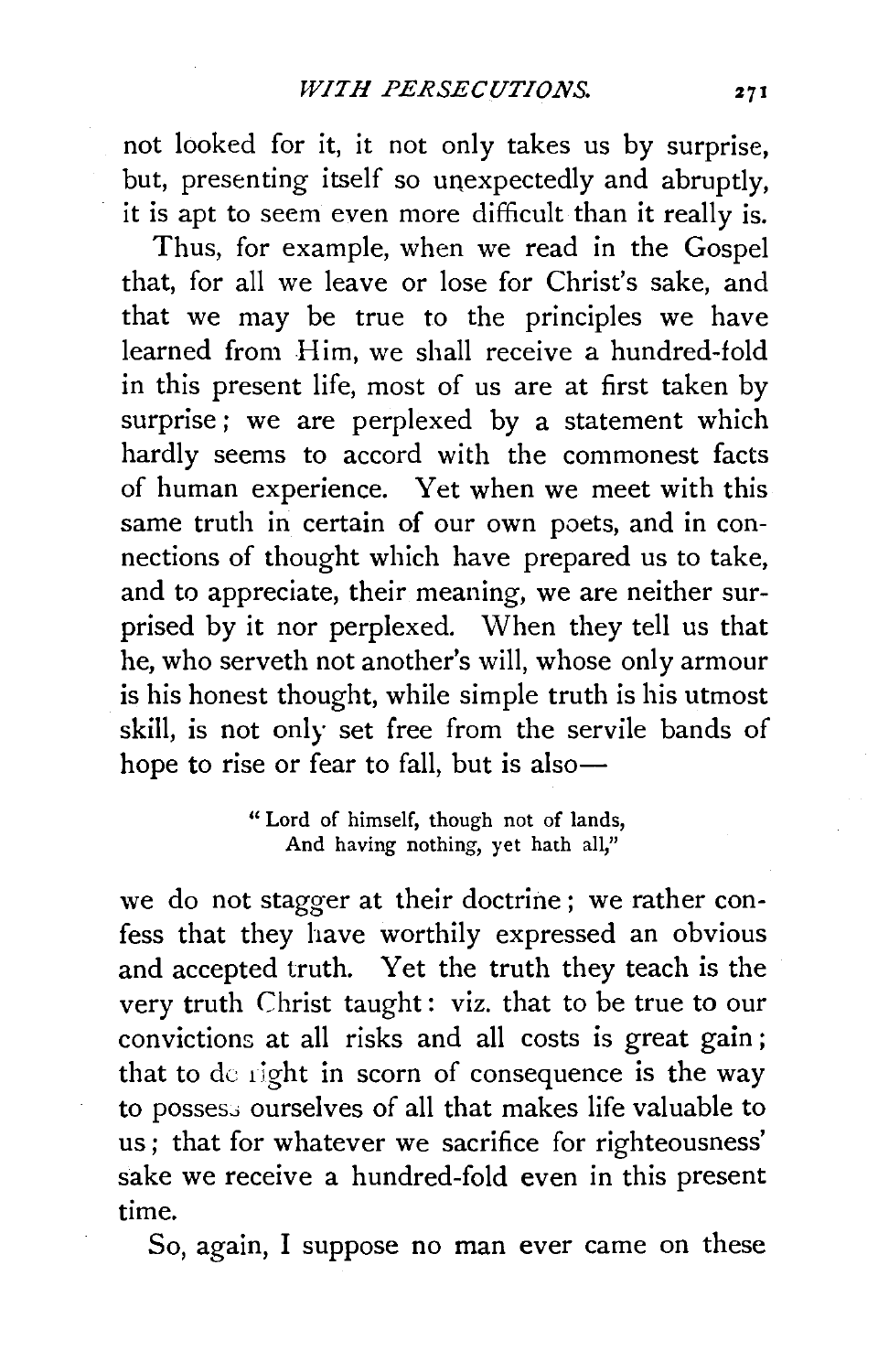two words, "with persecutions," without receiving a mental jolt or shock. When we are perusing the long list of gifts and treasures with which Christ promises to reward as many as endure losses and make sacrifices for the sake of truth and righteousness -as houses and lands, brethren and sisters, father and mother, wife and children-it surprises and perplexes us to find "persecutions" in the list. Are persecutions, then, to be reckoned among our treasures? Are we to account the very trials and losses we endure in the service of Christ as part of the reward which He confers on us for serving Him? And yet, when we encounter the very same truth in other forms and other connections of thought, it does not perplex or distress us. When the most musical of living poets exhorts us to follow truth at all hazards ; when he affirms that whatever we suffer and lose in this pursuit will contribute to form in us a high and noble character; when he bids us stretch through the years a hand " to catch the far-off interest " of our tears, and assures us that, if we are true to love and duty, we shall find in loss itself "a gain to match," we admit the truth of his thought as well as admire the beauty of the form in which he has expressed it. Yet, after all, what has he taught us save that which Christ taught? and why should the truth, except for its unexpectedness, sound so difficult and forbidding from the lips of our Lord, and yet be so easy and welcome from the lips of a poet who learned it from Him ?

The fact is that this phrase, "with persecutions," should present no difficulty to any reflective reader of the New Testament. It is but an abrupt and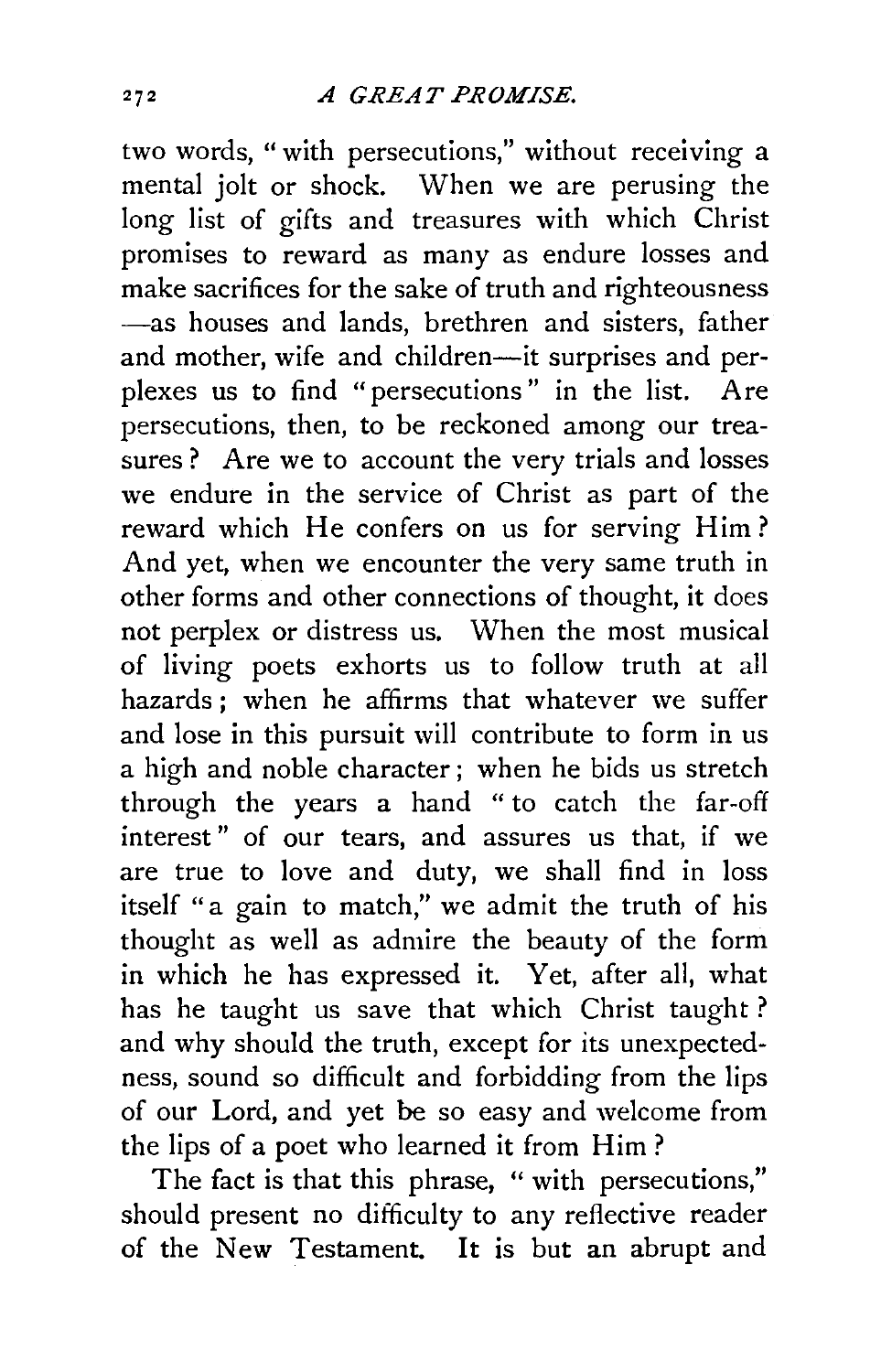condensed expression of a principle which pervades the whole structure of the Christian Scriptures, a principle so frequently iterated and reiterated by our Lord and his Apostles, that it must be reckoned among the very rudiments of the Faith. I need not quote many passages in proof of this assertion, since a few will serve to suggest many more.

Among the beatitudes of the Sermon on the Mount, then, we find this : " Blessed are they which are persecuted for righteousness' sake ; " and, again, " Blessed are *ye,* when men shall revile you, and persecute *you,* and shall say all manner of evil against you falsely, for my sake," St. James echoes the teaching of his Master and ours, his Brother and ours, when he writes, "Count it all joy when ye fall into divers trials," and pronounces him blessed "that endureth trial," since, when he is proved by trial and approved, "he shall receive the crown of life." St. Peter echoes it when he writes, " But and if ye suffer for righteousness' sake, happy are ye;" and St. Paul when he bids us "rejoice in tribulation also," and invites us, by his own example, to "count all things but loss that we may win Christ and be found in him."

"With persecutions," therefore, does not stand alone : it is but a brief and abrupt expression of a pervading principle, of one of the first principles, of the Faith. What that principle implies, and how it may be vindicated and brought home to us, we shall discover if we examine with care any one of the passages I have just cited. Let us take " the beatitude," and ask Christ to be his own interpreter.

VOL. IV.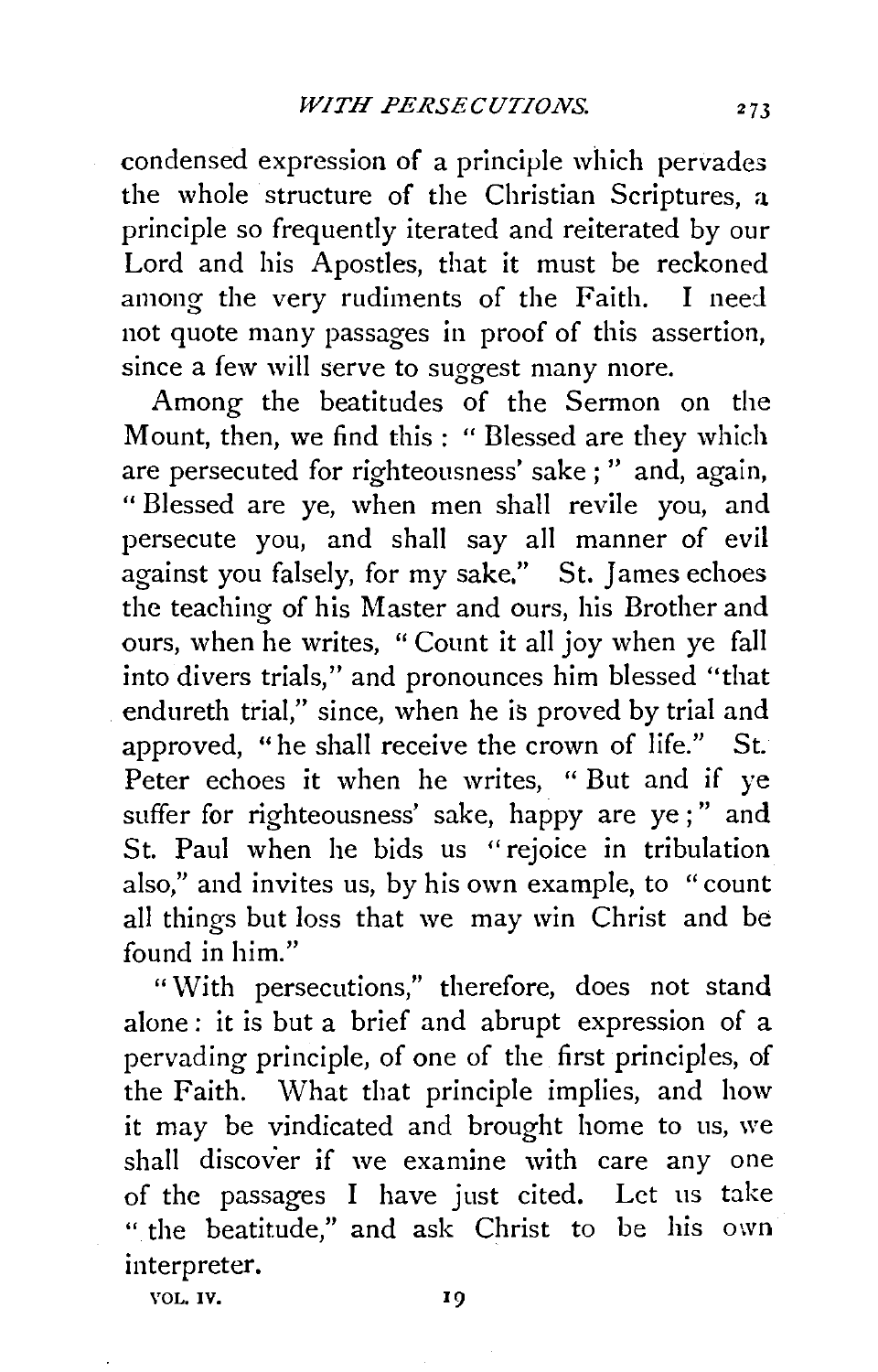In the Beatitudes, then, our Lord, like other great teachers, raises and answers the question, " \Vhat is man's chief end, or good?" Like the philosophers of Greece, too, He places our chief good, not in that which is outward, but in that which is inward; not in anything that a man has or can get, but in what a man  $i\bar{s}$ -in the qualities and dispositions of the soul. The first element of blessedness, He says, is *poverty of spirit,* an inward sense of unworthiness and emptiness, which prompts us to expect nothing from ourselves, but to look for all from Heaven. Dut when we are thus freed from the self-dependence and self-conceit which would hinder the incoming of Divine truth and grace, we are not to be content with that whereunto we have attained; we are to *mourn* over this inward emptiness, to be sorry and ashamed that we have fallen so low and have lost so much. If we are thus conscious that we are unable to satisfy the vast desires of the soul, and are sincerely mourning over our incapacity and emptiness, we shall be of a *meek,* teachable, and receptive spirit. Nay, more, we shall be devoured with an intense craving, a *hunger and thirst for nter an ance is a sacred inextinguishable longing to* become right in our relations to God and man. As this craving is met, we shall grow *merciful-gentle*  and compassionate-in our judgment of our neighbours, making the most generous allowance for the emptiness and weakness from which we ourselves are only being delivered by the grace of God. This kindly consideration for others will react on the heart that feels it, making it *pure,* and set it on *making peace*, on bringing into our neighbours'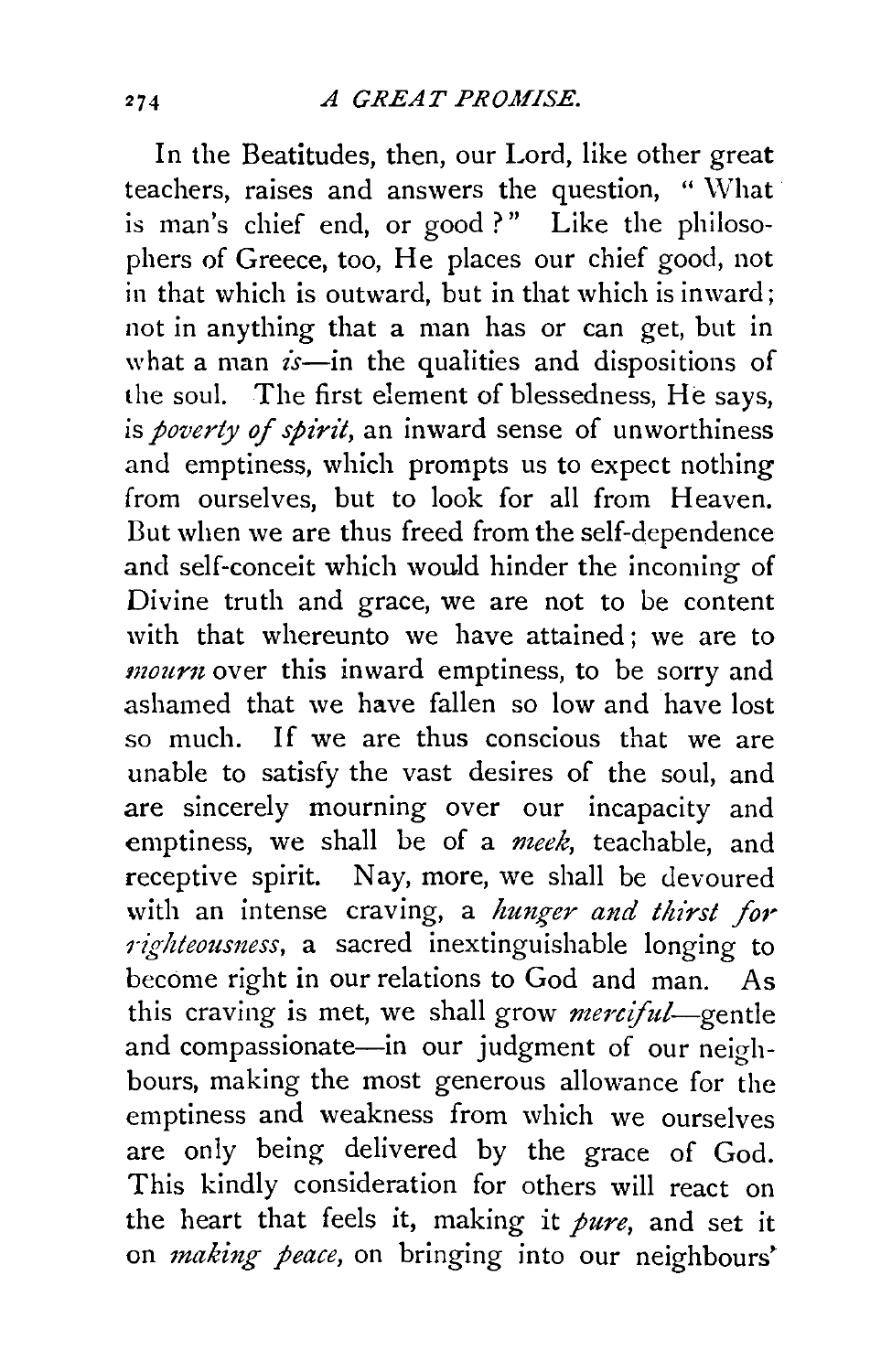$\frac{1}{2}$  the peace with God and man of which  $\overline{w}$ have been permitted to taste.

Now if we thus connect the beatitudes pronounced -on the poor in spirit, they that mourn, the meek, they that do hunger and thirst after righteousness, the merciful, the pure in heart, the peacemakers, we see that our Lord is laying down the lines of a very high .and noble character; and that He places our chief \_good, our blessedness, in attaining the several virtues and graces of which He speaks. But what is any grace or virtue worth *until it is tried,* and has stood the trial ? An untried grace, what Milton calls "a cloistered and unbreathed virtue," any quality or -excellence of character which has not been put to the test, is one of which we ourselves can never feel sure. It is by use and exercise, by enduring hardship and encountering trial, that we at once assure ourselves that any virtue or grace has become ours, that we give the world assurance of it, and that this virtue or grace is trained, developed, brought to perfection. What wonder, then, that our Lord .crowns the beatitudes He had pronounced on the distinctive virtues and graces of the Christian character with a blessing on the trials by which they are put to the proof, by which they are breathed, ·exercised, confirmed ? The list would have been jncomplete without this. Our gifts and blessings would have lacked the last perfecting touch had not the trials by which they are tested and approved .been included among them. "With persecutions," *is* a necessary and noble part of our reward as servants of righteousness, since it is by these tribula- .tions that the various elements of the Christian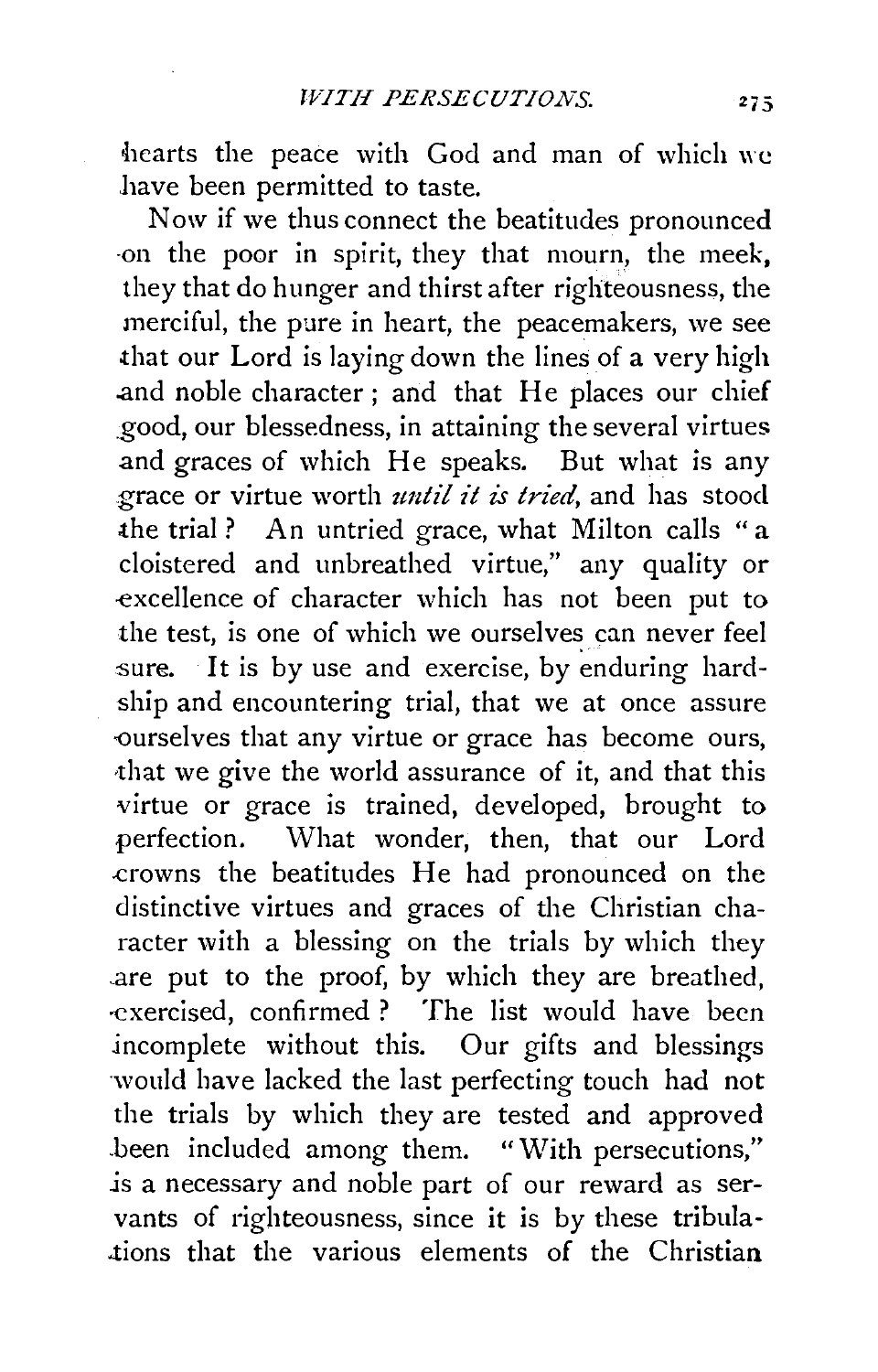character are fused and welded into a compact impregnable unity. What do *we* think of a man who will risk nothing, and sacrifice nothing, for his. principles, and that a noble and righteous character may be unfolded within him? And why should *Christ* think better of him than we do? No man can account himself faithful and true until he has been tried. The world calls no man faithful and true until he has been tried, and has borne the trial well. And, therefore, the " persecutions" which try us, which put our principles and convictions to. the proof, may be justly reckoned among our chief blessings.

The fact is that, whereas we too often account a. man blessed if he is exempted from trials, our Lord and his Apostles account him blessed only when he can meet the most searching trials and surmount them. They find "a man's chief good and market of his time," not in the number and variety of theenjoyments he can secure, but in the formation of a high and noble character. And whom does even the: world itself esteem to be men of noble character save those who have achieved great and difficult tasks,. who have braved much and sacrificed much for thesake of some great cause, for the defence and furtherance of some neglected truth, who have endured hardship and suffering, defeat and misery, with an unbroken and dauntless spirit? *Hence,* because of its bearing on character, which is a man's chief possession both in this world and in that which is tocome, Christ and his servants have ever taught men to value the trials and sufferings of this present life, to find joy in them because they find good in them.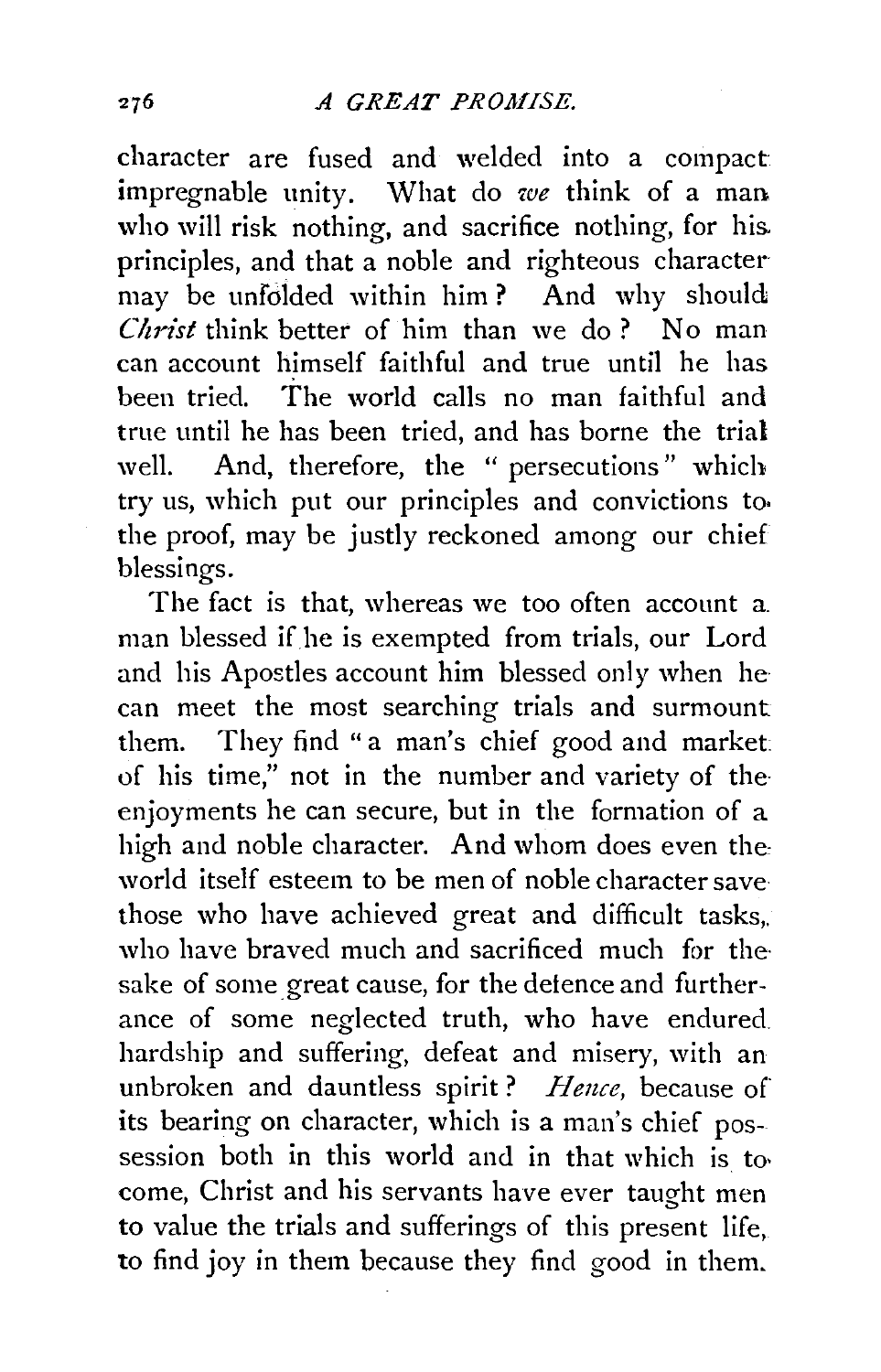St. James, for example, bids us "count it all joy when we fall into divers trials;" but why? " "Because the trying of our faith worketh patience," and if patience be allowed its perfect work in us, we shall be come perfect and complete, lacking nothing. With him too, therefore, trial is good, because it forms -character and helps to bring it to perfection. St. Paul, again, bids us "rejoice in tribulation;" but why? Because "tribulation worketh patience, and patience experience, and experience hopefulness." So that he, like Christ, like James, thinks trial good for us because it helps to form a noble and complete -character in us.

Now. the Christian ideal of human life may not be agreeable to us; but we must not therefore deny that it is the Christian ideal, nor wonder that " persecutions " are counted among the blessings of a good man by those who place this ideal before us. We may shrink from it; in our undue love of ease and success and pleasure, we may decline to make any resolute stand, or to risk any grave loss, for the sake of truth, principle, duty; but we must not, for we cannot honestly, deny that the Christian ideal of character is one which the world has always reverenced and admired ; we must not and cannot deny that the only men whom we ourselves recognize .as truly great are those who have lost or risked much in order that they might bear witness to neglected or unpopular truths, or that they might serve some good cause against which the prejudices or interests or passions of their neighbours were enlisted; in short, men " of an incorrigible and *losing* honesty." ln art, in politics, in civil strife, in war, as well as in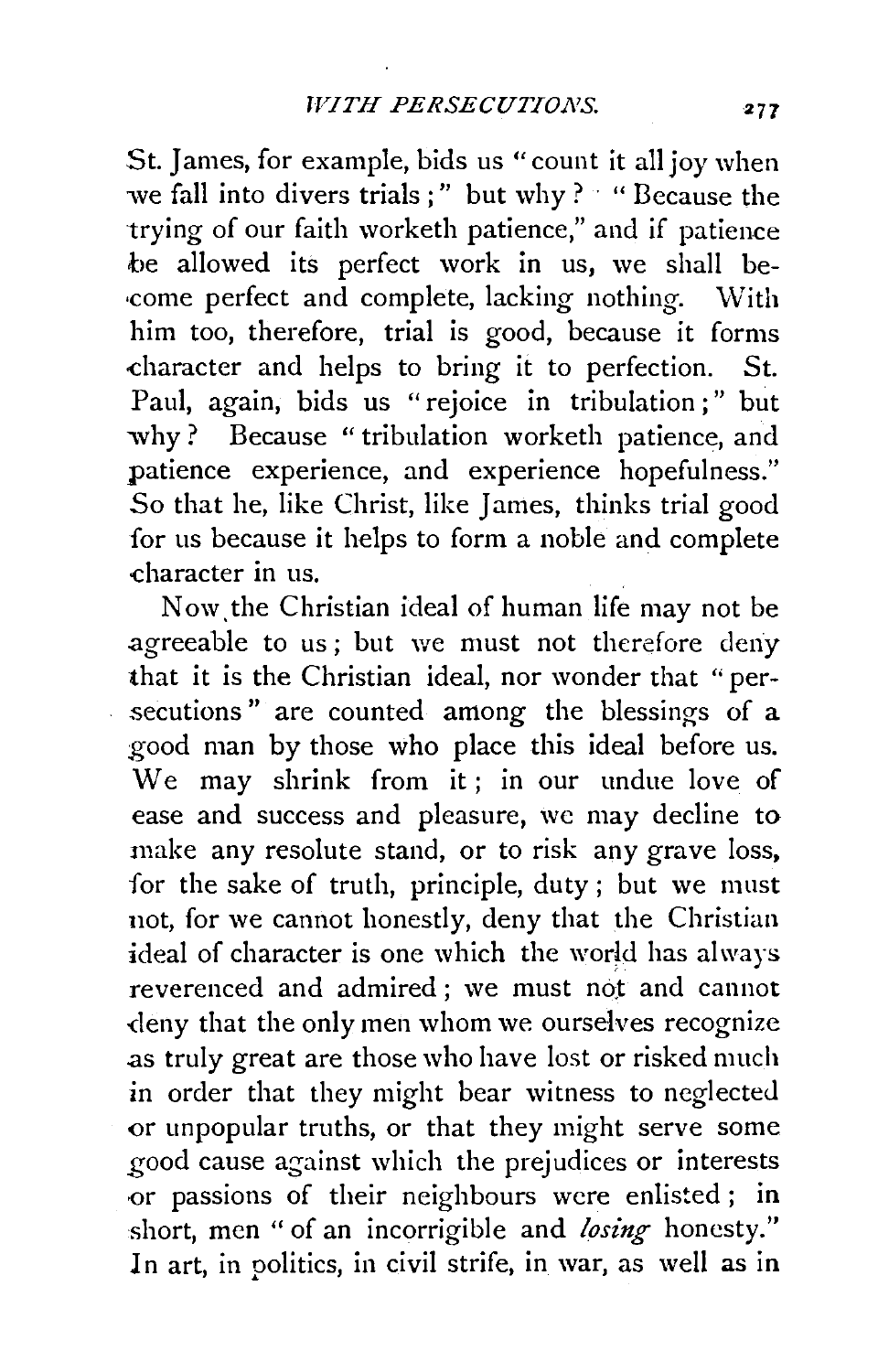the Church and in our homes, the men and women whose fame is purest and highest are precisely those who have been the champions of what seemed a losing cause, who have sacrificed their personal interests and ease to the public interest and welfare,. who have borne great sufferings with meekness and great losses and defeats with courage, who have loved those who had done little to deserve their love, who have given up all else that they held dear to succour and save the lost, the outcast, the wronged. the miserable, the vile. And can any man complain that Christ calls him, too, *to be great?* to tread the very path which those whom he most admires took before him, and by taking which they won his admiration ? If not, let no man complain that among the gifts guaranteed to him by the word of Christ are the losses and tribulations by the faithful endurance of which they were made great.

But it may be thought that "persecutions," at least in the original sense of the word, are no longer among the trials to which men expose themselves by loyalty to the truths and commandments of Christ. Even if they are not, still " persecutions" were only a form which the trials of those who followed Him in darker times assumed ; the forms which our trials. take may be quite as keen and penetrating. But is. it true that those who follow Christ honestly and resolutely are exempt from "persecutions" even now ? I doubt it. No man, indeed, or at least no. man in England can now be adjudged to the prison or the axe, to the halter or the stake, simply because he believes in Christ ; no, not even though he should think out his creed for himself. But to be exposed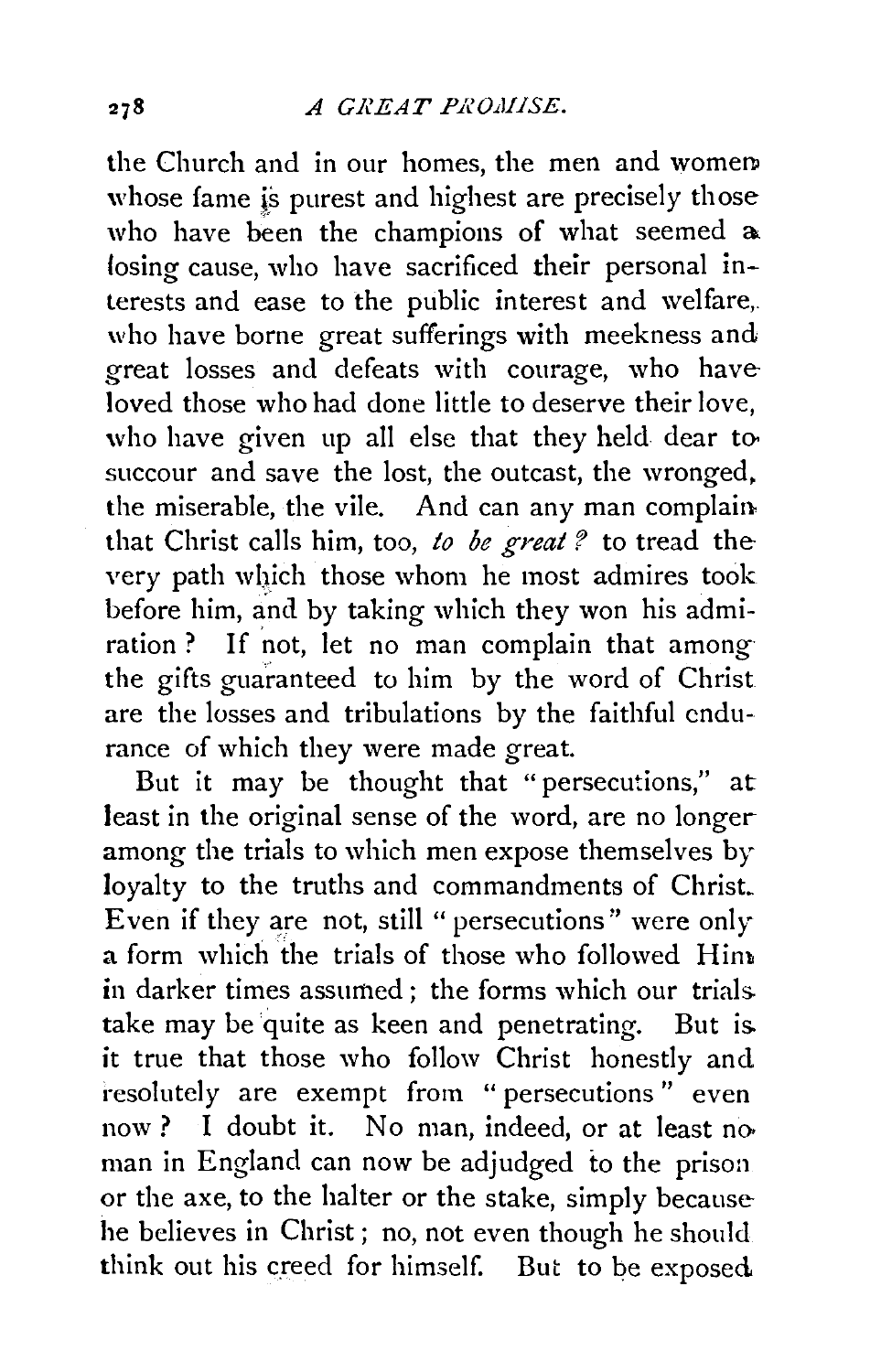to the hatred, the suspicion, the contempt of our fellows is the very sting of persecution. And of those who faithfully follow Christ there are not many who escape this. To call and profess ourselves Christians may provoke nothing more or worse than a smile and a gibe even from those who are most dominated by the law and spirit of this present world. But if any man act out his confession, if he carry Christian principles into his trade or profession, if he shew a regard for the claims and interests of his neighbours even when they clash with his own ; if he insist on getting honest work and paying fair wages; if he will not give in to sharp measures and lying labels, or the customary adulteration of goods by the intermixture of baser matters; if he will tell the truth even when it tells against him ; if, in brief, he will be scrupulously upright, generous, considerate, will he suffer no loss and awaken no hostility? Will those with whom he has business relations utter no complaint, think no scorn, take no advantage of him? Impossible! Even now no man can be true to Christ, no man can act on Christian principles even in the world which calls itself Christian, without having to pay for it, without exciting much suspicion and resentment and contempt. Even those who profit by his "weakness " will despise him for it. But there is this. great comfort for us, if we thus expose ourselves to the contempt and hostility of the world: Christ regards, and we may regard, these " persecutions" as benedictions. They are the trials which put our principles to the proof; and, by proving, strengthen and confirm them. If they are endured with patience and courage and good-humour, they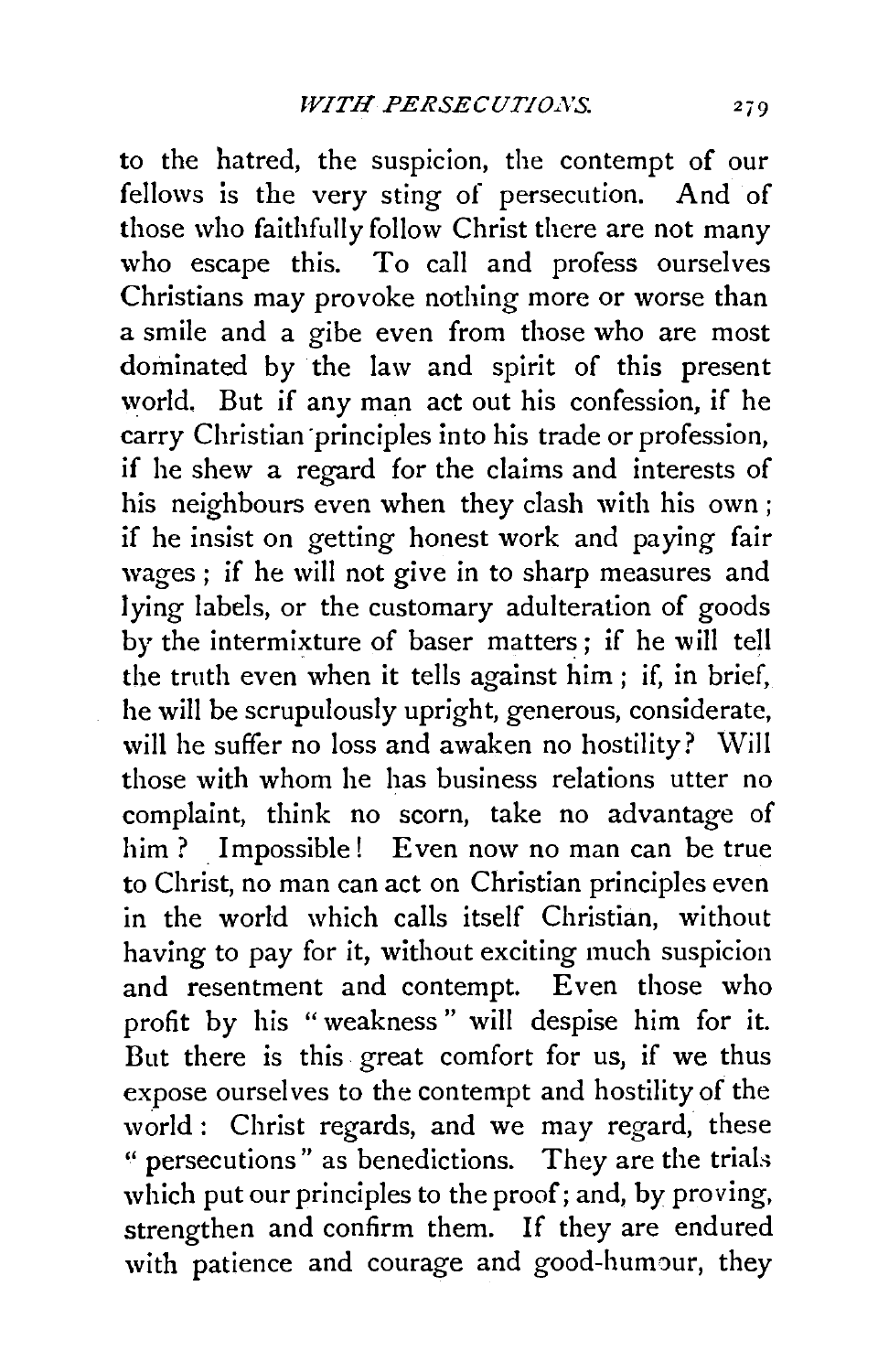help to form in us that pure and lofty ideal of character which Christ at once commendcd, exemplified, and demanded. We are not to be pitied for them, therefore ; but rather to be congratulated on them. Because they help to make us perfect, they are part of the ''hundred-fold" with which our Lord has promised to reward us even in this present time.

The persecutions of primitive times came at-least as much from *the Church-i.e.* the Jewish Churchas from the world. Does the Church still persecute those who follow Christ ? If we consider how the case stands here in England, we can hardly deny it. Do those who claim in a special sense to be Churchmen never look down with contempt and dislike on their Nonconformist neighbours ? Do they never suspect their motives, their sincerity, or even their very right to the Christian name ? And the Nonconformists in their turn, do they entertain no suspicion of Churchmen, no ill-will toward them, no resentment of the superiority they assume ? Do they feel no surprise when they find certain members of the Church to be as simple, as sincere, as devout as themselves ? Do they never suspect its worship of formality, or hint that its ministers serve for hire, not for love ? But if suspicion, dislike, hostility, be the very sting of persecution, can we say that in the Christian Church in England there is no persecution, whether its members conform or nonconform ?

If, again, any man think himself into a conviction at variance with the popular creed, he will find many staunch friends to stand by him, no doubt ; but will he incur no suspicion, no dislike, no unjust and tyrannous rebuke even from the authorities of the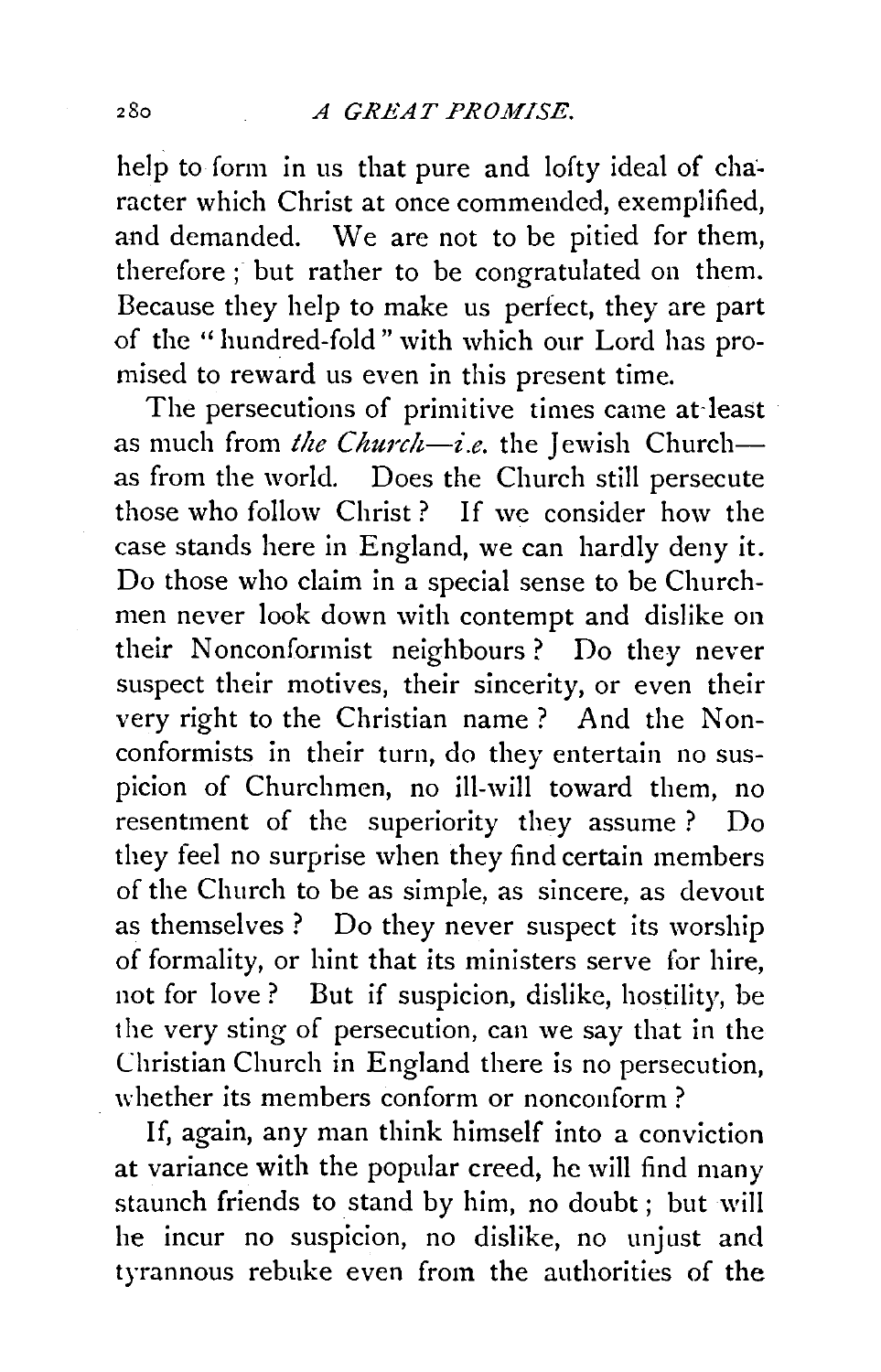Church and from those who take a law from their lips ? But suspicion and dislike are of the very essence of persecution ; and so long as any man suffers, save from the weight of argument, for religious opinions honestly and thoughtfully framed, we cannot say that persecution has ceased even in the very Church itself. But to all who suffer from the tyranny of the Church we may say, " Be of good courage. Your trials are putting you to the proof, and shewing of what stuff you are made. To suffer, to make sacrifices, for a principle is the way both to get that principle more deeply wrought into your own soul, and to win acceptance for it at last even from those who now oppose it. Such 'persecutions' are blessings, if they be patiently endured. They are all in 'the hundred-fold' which Christ promised you, and which you are even now already beginning to receive."

Finally, as the years pass, and our relations with men multiply, and we look more searchingly behind the fair outsides of life, if our faith grows more settled and calm, trials are apt to accumulate upon us. Of those whom we love some pass away from us, and some fall into lingering sicknesses ; some disappoint the fond hopes we had cherished of them, and others suffer much that is good and admirable in them to be blighted by a secret vice, or propensity, which threatens to be their ruin: cares of business and domestic cares throng in upon us; men who have claims on us push their claims vehemently and offensively; our health declines, perhaps, or we grow conscious that the spring and elasticity of earlier days is gone, and that all tasks are harder to us, and all burdens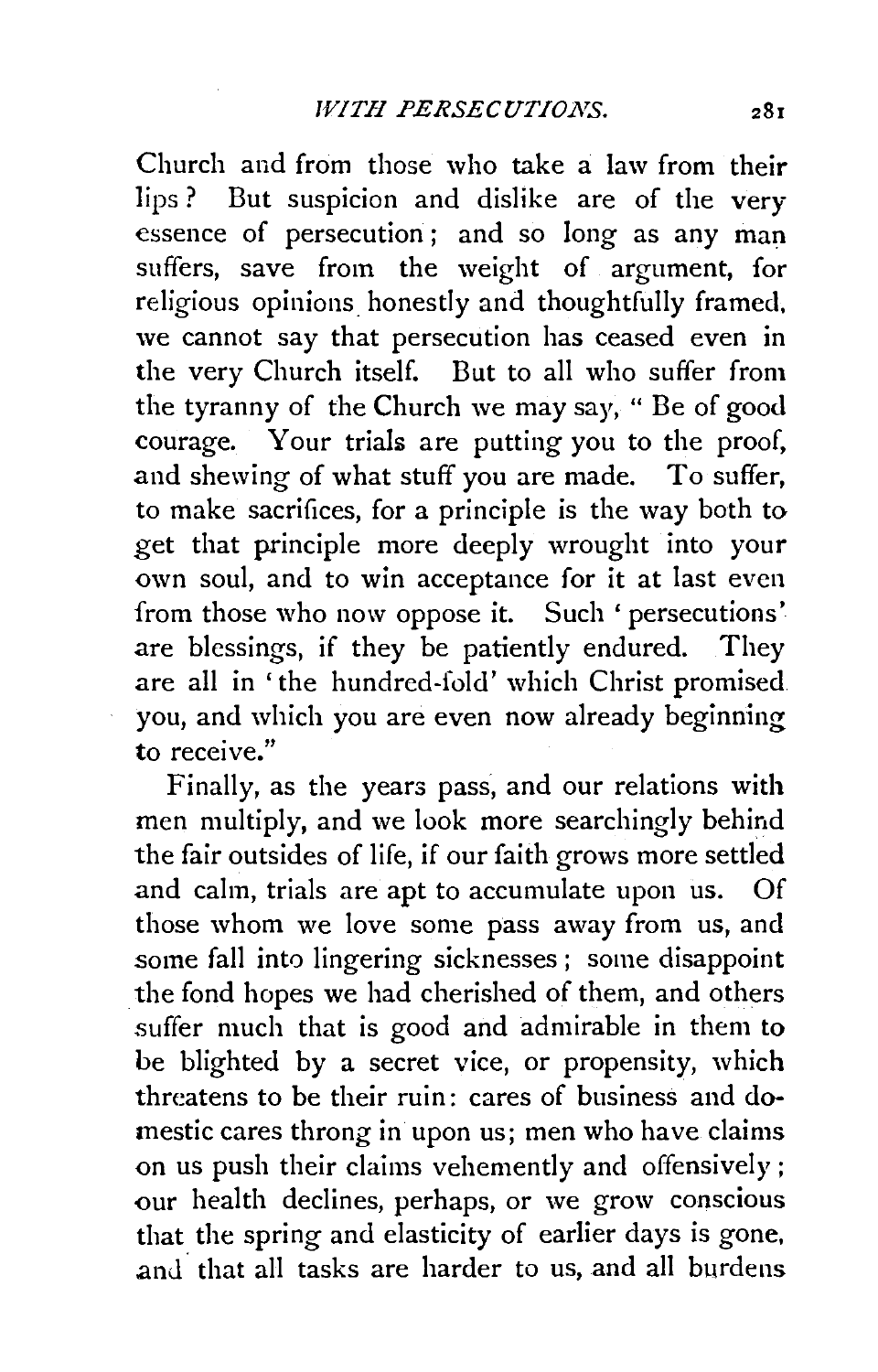heavier to be borne. There are times when one feels as though his heart were turned into a kind of hospital, or asylum, with a sick-bed for this neighbour, and another for that, until the whole heart is taken up with cares and solicitudes, and the strain grows well-nigh intolerable. If this be our experience-as at some time it is the experience of most kindly and Christian men-yet why should we complain ? This, like every other trial, is Christ's gift to us; it is part of the reward He bestows on , them that are his. We have served Him in easier tasks; and now He honours us by asking us to serve Him in a task that is harder. We have met the common tests; and now He applies a still severer test, that, being tried to the full, we may also be blessed to the full. When we thank Him for having called us into his service, and say that for aught we have done for Him we will ask for no reward save that we may serve Him still, and better,-do we mean what we say ? Very well, then; in giving us harder tasks and trials more severe and searching. He is but taking us at our word, and giving us the very reward we have asked. Before we complain that life grows heavier to us, and that so many and such exorbitant demands are made on us, let us remember Him who had room in his heart for every man that breathed, and grace for as many as were sick, ahd strength for as many as were weak, and comfort for all who mourned. Do we not crave and pray to be like Him? And how can we become like Him who learned obedience and was made perfect by the things which He suffered, unless we partake his sufferings for others, unless we bear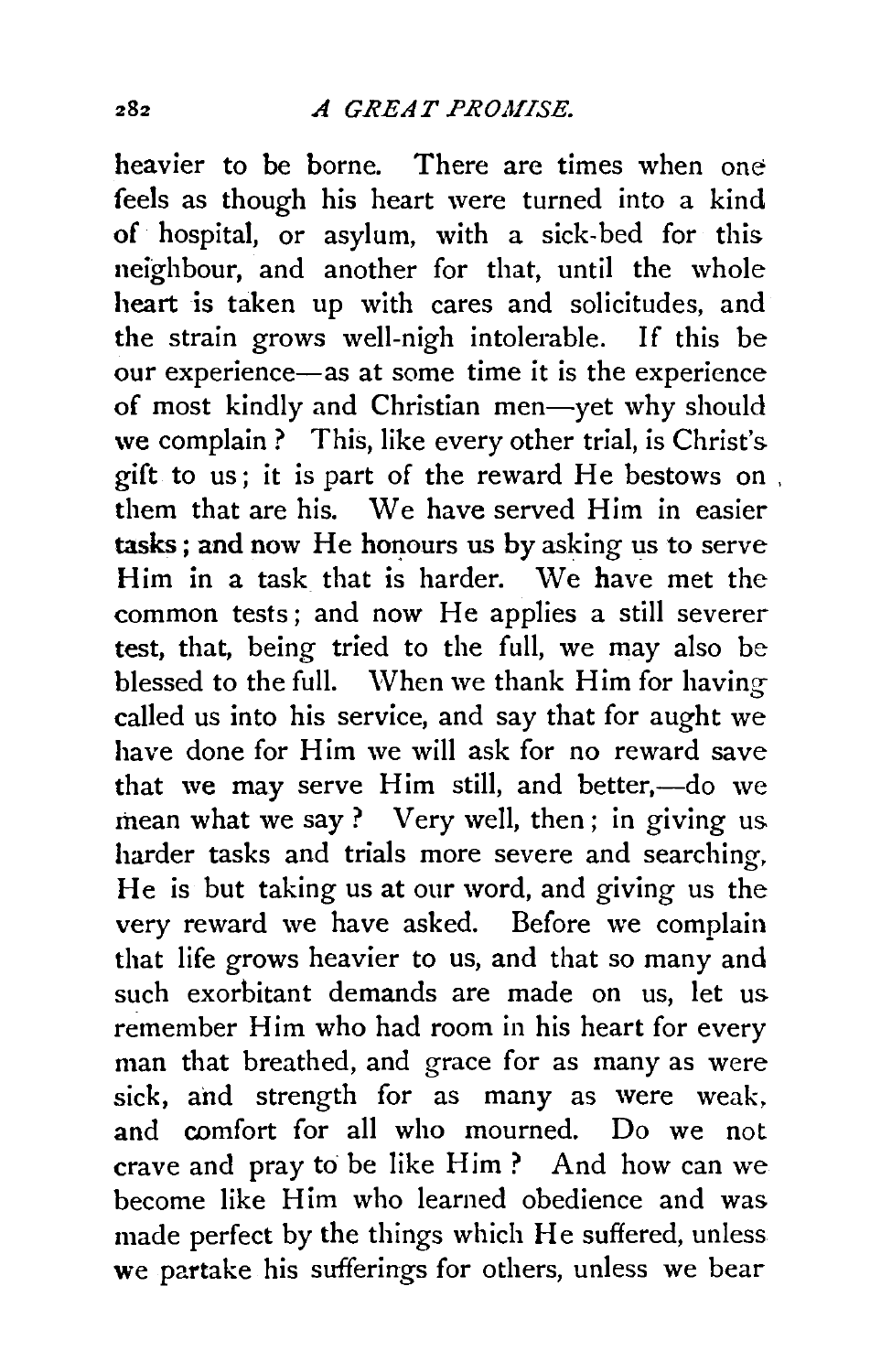our trials, whatever they may be, with a patient and a cheerful heart ?

We do not escape our trials by grieving over them ; but we may subdue and conquer them by taking them as Christ's gifts to us, as tests of our strength and obedience, and tests designed not simply to shew what manner of spirit we are of, but also to raise and invigorate our spirits by exercising them. It is easy to be cheerful in fine weather and when all things go to our mind; but give me the man who can be cheerful in foul weather and when all things seem to go against him. He is a true man, a man indeed ; that is to say, he is a true follower of " the best Man who e'er wore earth about Him."

A clear alternative is before us, therefore. \Ve cannot evade the inevitable burdens and sorrows of life ; but we may either sink under them, or rise through and above them. We may take them as wrongs, as undeserved intolerable calamities, and resent them; or we may say of every trial which comes to us, " This is the gift of Christ. Because it is one of my trials, it is also one of my treasures. It comes both to put me to the proof, and to make me better than I am. I must play the man, therefore. I must shew that I am equal to all things, through Christ who strengthens me."

It is recorded that, about a hundred years ago, there occurred in America a day so gloomy and overcast that it is still known as *"the dark day,"* the darkest for a hundred years. The legislature of Connecticut was in session, and its members were so stricken with terror by the awful and unaccountable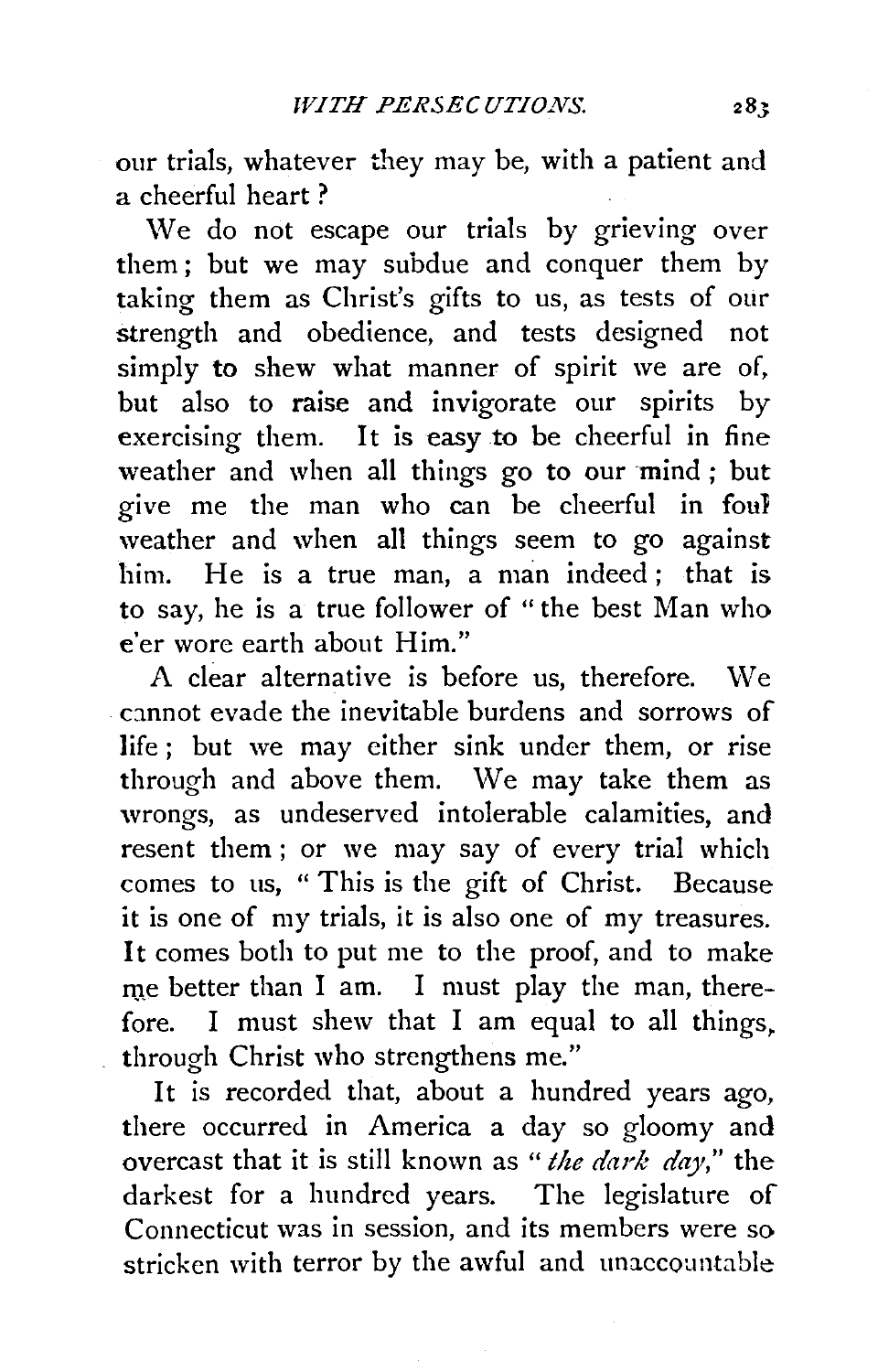gloom that many of them supposed the day of judgment was at hand, and proposed that the session should break up. But an old Puritan (Davenport, of Stamford) stood up in the darkness and wild confusion, and said that, if the last day *had* come, he wished to be found in his place, doing his duty, and quietly moved that the candles be lit, and the House proceed with the business in hand. We cannot but admire a man of so constant and brave a spirit. Let us imitate him, then, for he breathed the very spirit of Christ; and whatever dark day or "day of judgment" may come to us, let us set ourselves stedfastly to do the duty and to bear the burden of the time; for so our heaviest trials, since they will do most to strengthen, establish, and ennoble our character, will prove to be our choicest and most enduring blessings.

## III.-IN THE REGENERATION.

As there are tarns in the mountains, and those not always the largest, so deep that their bottom has never been sounded, so there are passages in the Bible, and these not always the longest, whose depths we can never exhaust. Unfathomable scriptures, incomprehensible scriptures, we may well call them ; and that not merely because they present great difficulties, but mainly because they are so full and hold so much. Such a scripture is the passage before us. We have already glanced at the *hundred*-*\_fo/d* reward which it promises, now in this time, to as many as follow Christ at all risks and all costs; and of the "*with persecutions*" by which that reward is conditioned, and of which it forms part; and we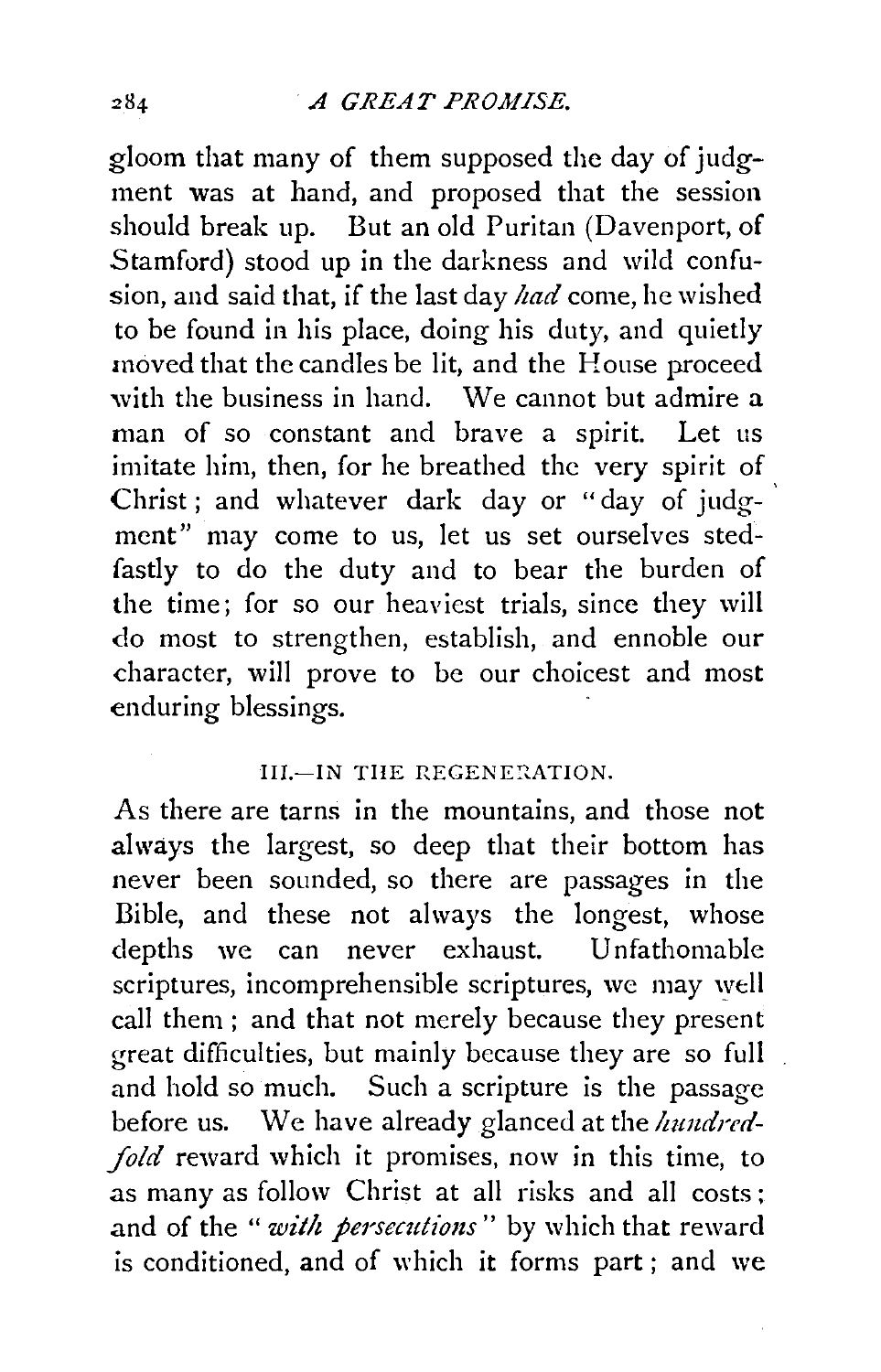now pass on to words, "*in the regeneration*," which yield a theme for meditation so vast, so suggestive, so quick with the inspirations of hope, that we cannot expect to sound its depths. Let us at least stoop once more, as we pass by, and sip of its living water.

And, first of all, what do the words mean? What is that which is here called " *the* regeneration " ?

The Regeneration is the name of an age, an epoch; and of an age which is to immediately succeed that in which we now live. When we try to conceive of duration, limited and endless duration, we commonly divide it into time and eternity-a very neat, logical, and exhaustive division. And yet this conception, as commonly held, is utterly misleading. If we analyse it, we find that most persons have in their minds the image of a straight line, which may be indefinitely extended at either end; the central part they call " time ;" the left-hand extension of it they call "the past eternity," and the right-hand extension of it "the eternity to come." Thus they both detach time from eternity, and cut eternity itself in two, pronouncing that which is endless to have ends. A far truer conception would be to imagine eternity as a vast circle, and time as a shifting point included within it, surrounded on all sides by an unbroken circumference; always remembering, however, that from this moving point of time influences may emanate which, for us at least, will tinge and colour the whole circle of eternity.

Our ordinary conception, whether of time or of eternity, is unscriptural, as well as illogical. For the Scriptures teach us, first, that time, so far from being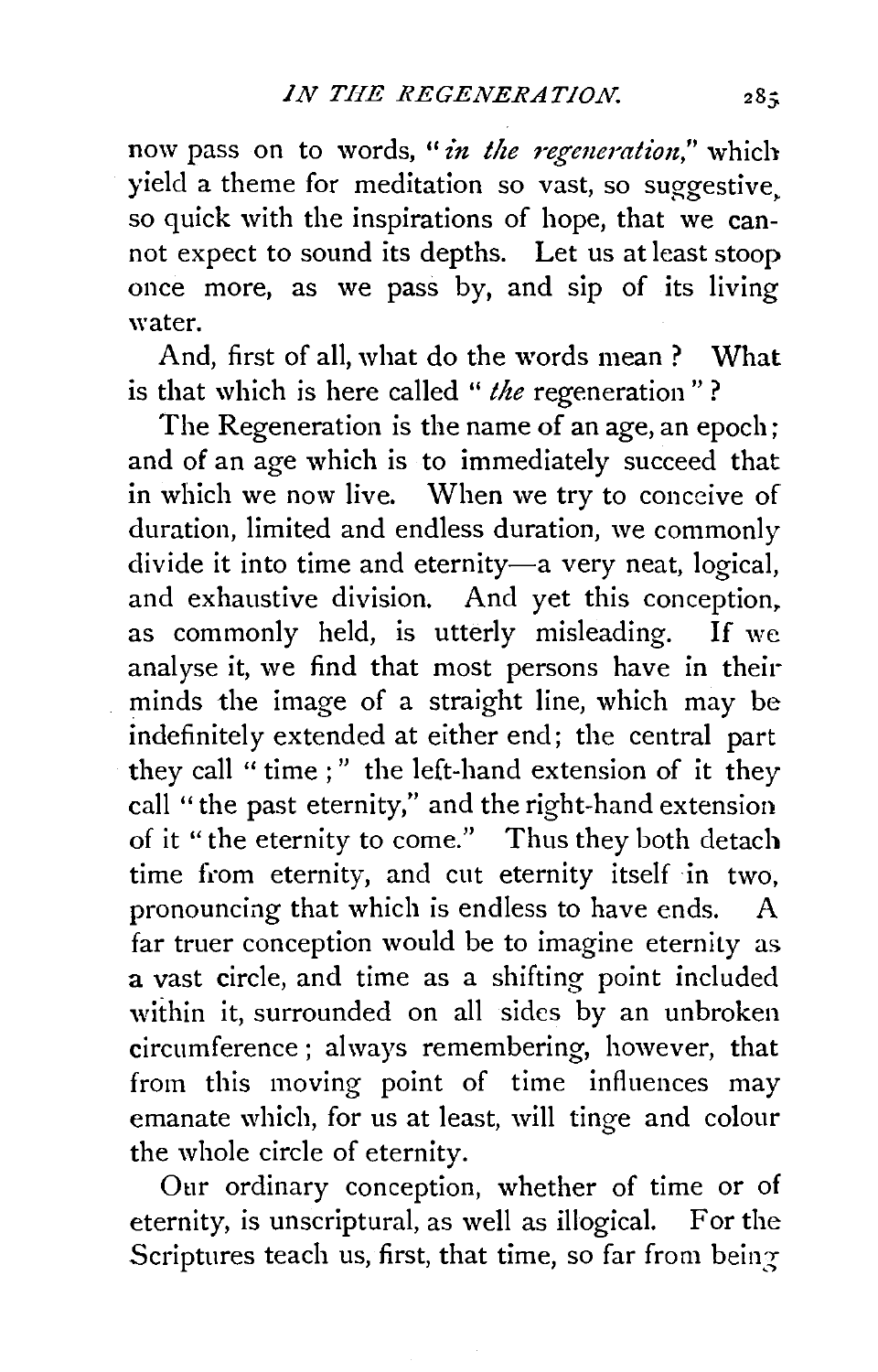an unbroken line, is broken into epochs, or ages, in each one of which some counsel of the Divine Will is wrought out ; thus, for example, it speaks of "ages that are past " and of "ages to come ; " nay, even of " the age of ages," *i.e.* of the one great age which includes all others, of the immense period in which the will of God concerning man as he is at present conditioned will be revealed and accomplished. And, again, whereas we think of eternity as commencing when we die, or at furthest when the present order of the world shall terminate, the Scriptures speak of ' eternity as both before and beyond all ages, as encircling and interpenetrating them all ; they teach us that there are ages, or epochs of time, or dispensations of Divine providence and grace, which will only commence after the present order of this world shall have been brought to an end.

With special emphasis the New Tetament reveals an age beyond the present age, the next in succession to this, in which the life of man will be lifted to a higher power, tried and tested by a new discipline; an age in which all things shall be made new, in which Christ shall come in his glorified body as He once came in the body of his humiliation, and take to Himself his great power and reign on the earth; an age previous to that eternal age in which Christ, having brought all enemies to his feet, shall deliver the kingdom to the Father, in order that God may be all in all. This age is variously described as that of the new heaven and the new earth, as " the restitution of all things," as " the resurrection," and as " the regeneration."

And of all the names given it in Holy Writ,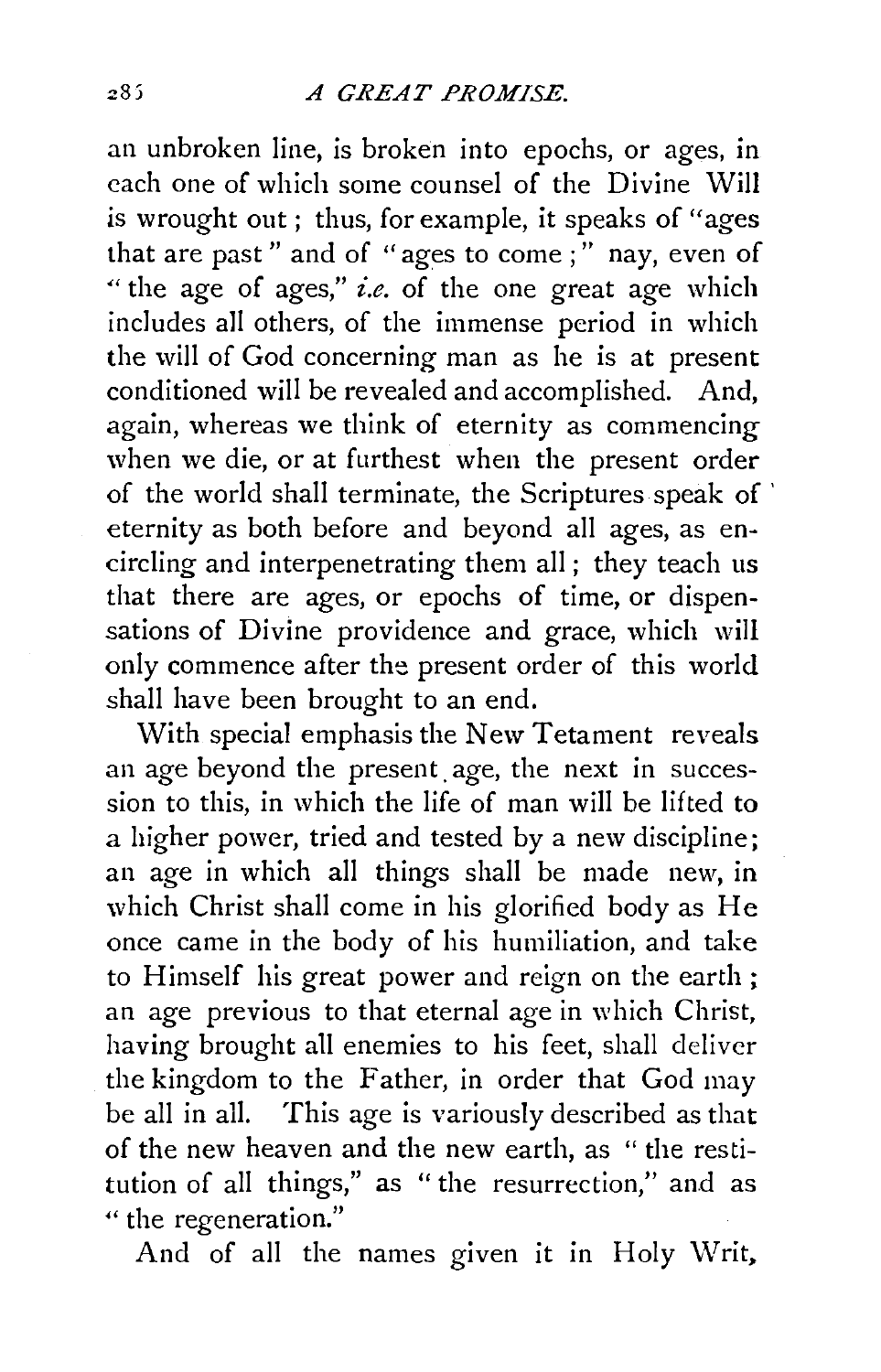perhaps the most beautiful and expressive is the Regeneration : for this name implies a cosmical renewal, a re-generation of the universe, a re-creation of all things in heaven and in earth. It implies, not simply that all things will be restored to their pristine beauty and perfection, but that a new and higher *spirit* will be infused into them, that a .diviner energy will animate and pervade them all ; in short, it implies that a change will pass on the human race and on the whole universe similar, but superior, to that which passes on us now when we are renewed in the spirit of our minds, when we are born again, born from above. In the regeneration of individual men we have our best aid to an intelligent apprehension of what is meant by *the*  Regeneration, the regeneration of the universe.

What, then, is the change which passes on us, personally, when we are regenerated, when we become new creatures in Christ Jesus ? That change, briefly expressed, amounts to this-that by the influence of the Spirit of all grace that which is spiritual in us is raised to its due and lawful supremacy over all which is merely carnal and temporal in us. We are so quickened that our old love of self-indulgence, our former lusts for pleasure and gain, our deference to the world and the world's law, if they do not wholly pass away, are nevertheless subordinated to our craving for spiritual knowledge, power, gifts. If we are truly regenerate, we care more for the grace of God than for the favour of men ; we lay hold on eternal life and relax our grasp on the mere life of the senses. Christ becomes our ideal of perfect manhood, and we try to become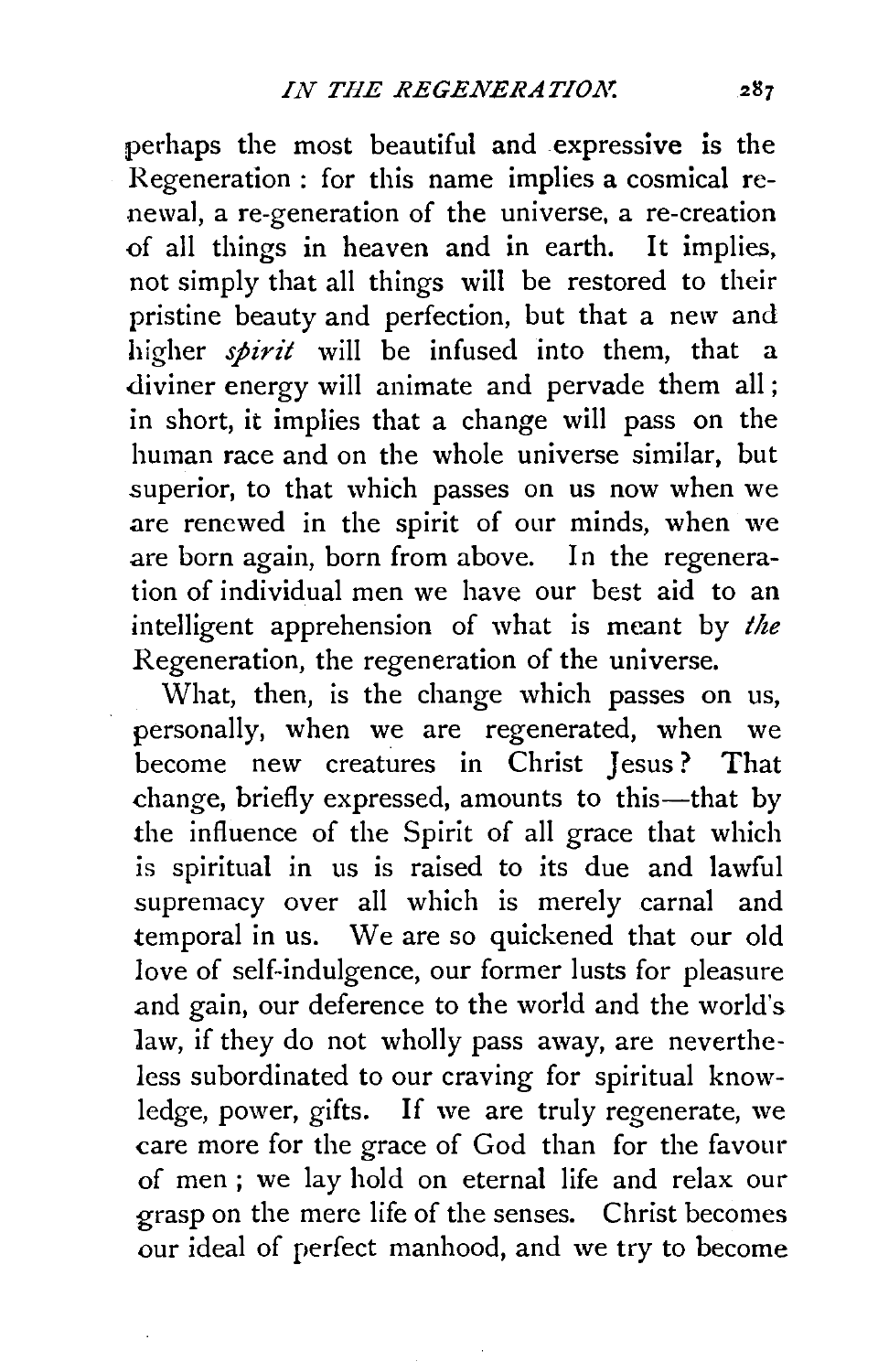men in Him. Success in business, in art, in politics, case and prosperity in any of our earthly relations, no longer stands first with us. Our chief endeavour is to become good, wise, kind, by faithfully following the example of Christ, and by possessing ourselves of the spirit which animated Him. We are resolved and prepared to sacrifice any interest, any habit, any affection even, which would impair our fidelity to the principles we have learned from Him. We welcome any loss or suffering by which we are disciplined in righteousness and charity. If there is anything which we must let go in order to retain our hope of becoming perfect men in Him, we let it go, however reluctantly and sadly. All this is included in giving the supremacy to that which is spiritual in our nature ; all this, therefore, is included in the ideal which the regenerate set before them, and toward which they are always striving, however imperfectly they attain it.

Now even *thi's* new birth involves a new creation. To the regenerate man there is granted a new heaven and a new earth even in this present time. Not, indeed, that any physical change passes on the physical universe, making it a different thing for him to what it is for the unregenerate ; but that his. relation to it is changed, his standard of judgment, his sense of its meaning, his measure and estimate of its worth. For him the universe is no longer a vast complex of mysterious forces working out into. varied but orderly results ; it is also a revelation of the character and will of God, his Father. For him man's life is no longer only the long result of climatic and social influences modified by the bias and tem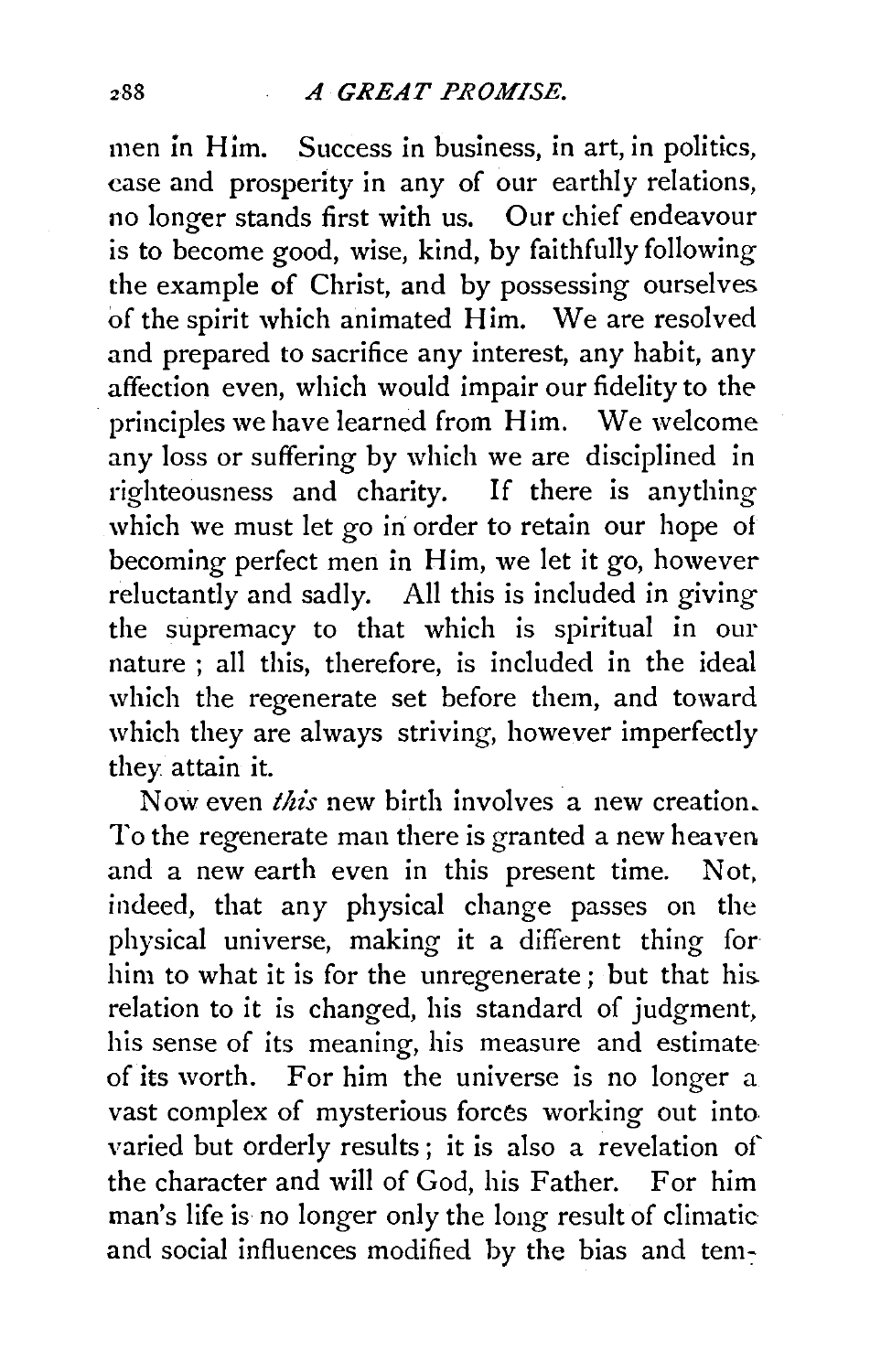perament he inherits from his forefathers ; it is instinct with a tender gracious Providence which so portions out his lot as to secure his true and ultimate welfare. As he studies the past, what most attracts and impresses him is no longer the wars of kings, nor the triumphs of art, nor even the social and political changes by which men have won their way to an ordered freedom, or are still pressing on toward it; not these things in themselves and for their own sake attract him most, but the signs he discovers in them that God is conducting the education and development of the world, leading it on to that final goal of good which lies beyond the range of mortal vision. As he looks around him, he, who was once engaged by the motion, splendour, and variety of the world, and eagerly competed with his fellows for the prizes of their ambition, now sees an infinite worth in much which they still despise, and pursues an aim too high and distant for them so much as to perceive. In short, throughout the whole range of human experience and thought, that which is invisible, moral, spiritual, lays its spell upon him ; that which he most cherishes and esteems is represented to him by such words as virtue, duty, faith, love, religion. Are not all things *new* to such a one as this ? Does he not walk beneath a new heaven and on a new earth, when all that heaven and earth contain are so differently adjusted and related to his spirit?

Well, this process of regeneration, with which happily so many of us are familiar, will help us to conceive the main features of the coming age, to

VOL. IV 20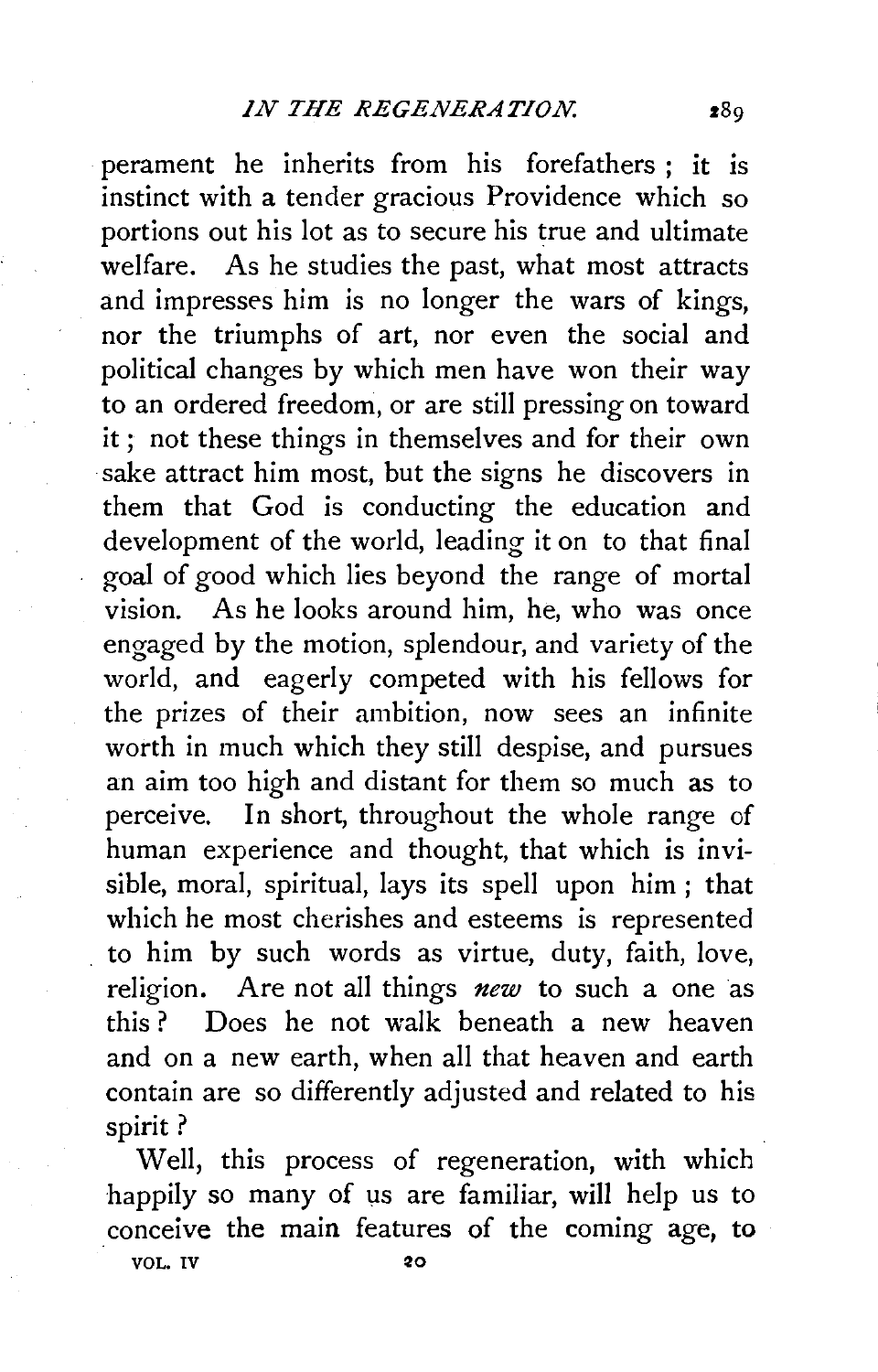picture to ourselves the kind of life which will obtain in the Regeneration.

The first and most natural conception to which it conducts us is, that this happy spiritualizing change, which has only been begun in us here, will there be completed, carried on to its perfection. We shall become *new men-new,* and yet the same. All that now impedes the development of a high and noble character in us, whether it reside in our inward nature or our outward conditions, will be removed. This mortal will put on immortality, this corruptible incorruption. The "natural body," which in so many and subtile ways hampers the motion and growth of the soul, will be exchanged for "the spiritual body;" for a body, that is, sweetly and harmoniously attempered to the faculties and energies, the virtues and graces, of the spirit which inhabits it, a body exquisitely attuned to spiritual harmonies and visions of heavenly beauty, a body whose organs will be as receptive and pliant to all the perceptions, influences, motions of faith, hope, charity, as the eye now is to the impact of light or the ear to the concord of sweet sounds. And so also the hard and hindering conditions amid which we live-the folly, the vanity, the greed, the aversion to things spiritual, the passionate and exhausting pursuit of gain, position, power, enjoyment, which, so long as they are exhibited by our neighbours, are constant sources of temptation to us, and perpetually drag us down from any height of character we have painfully attained-all these will pass away; they will be exchanged for the fellowship of kindred minds, for the society of "spiritual" intelligences, for the companionship and sympathy and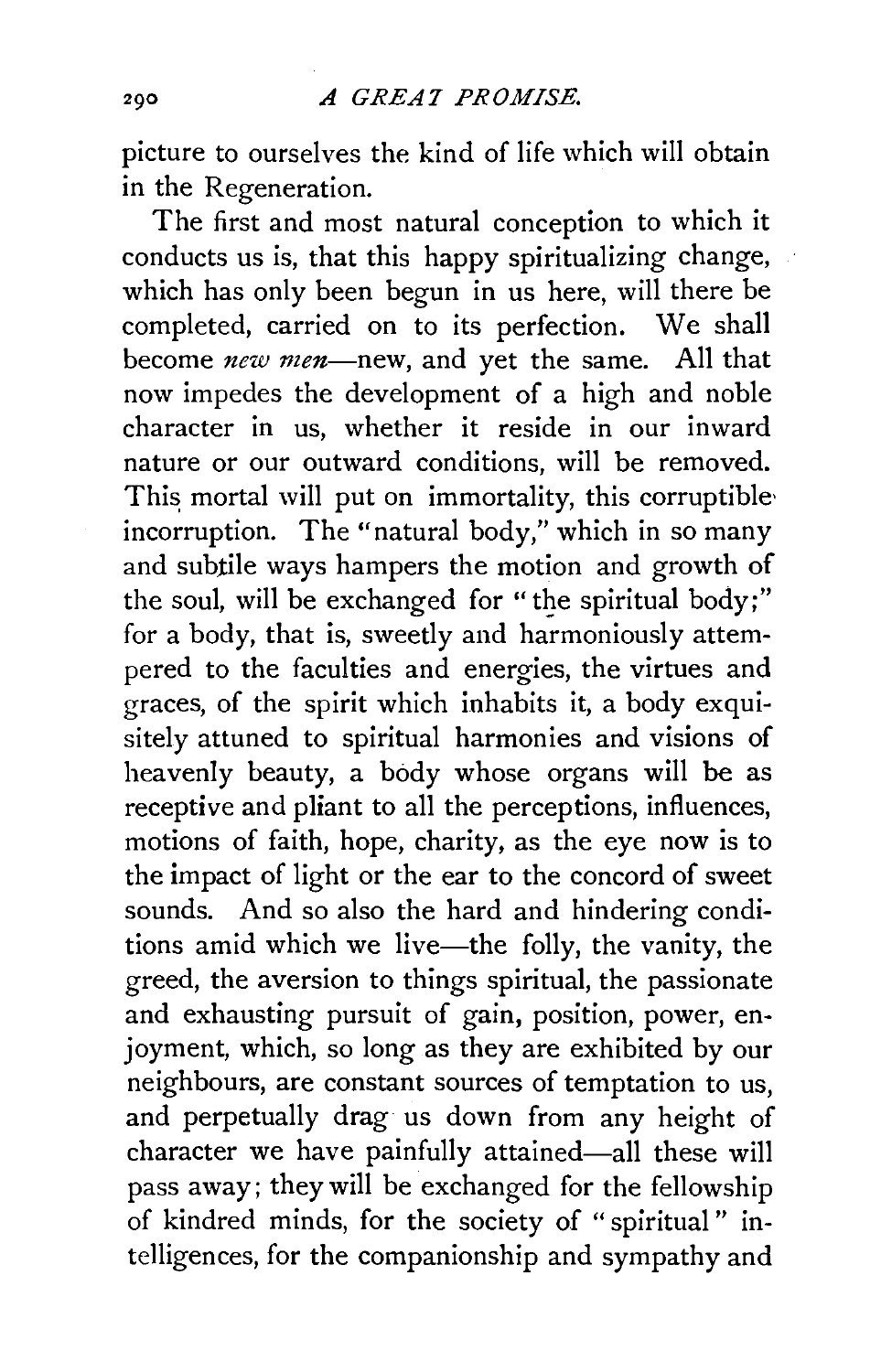aid of the good, the wise, the pure. In the new heaven and the new earth righteousness is to dwell; and hence all that now tempts and saddens and degrades us will cease any more to vex and afflict us. No noble thought, no pure emotion will then be suppressed for lack of quick and instant sympathy; no heroic task, no labour of devotion, of thought, of service and self-sacrifice will be resigned for want whether of inward power or of outward furtherance. All our conditions, often so unfavourable here and now to spiritual growth and excellence, will there be propitious to the development of that which is highest in us and best. And is not this a prospect to fire the soul ? to kindle in it the fervours of a holy ambition, an inconquerable hope? To possess a body that shall no longer clog and impede the spirit, but help and further it; and to dwell in conditions favourable to the pursuit of wisdom, goodness, perfection-does not this include all that we most deeply crave ?

But even yet the prospect is not complete. For as to the regenerate man old things pass away, and all things become new by being newly related and adjusted to him; so, in the Regeneration, we are promised a new heaven and a new earth. Then, so at least the prophets both of the Old and the New Testaments assure us, the regeneration, commenced in the spirits of men, is to spread and extend to the physical universe, to infuse a new force and life and spirit into it; so that in very deed all things shall become new, and the whole creation shall be redeemed from its subjection to vanity and corruption into the glorious liberty of the sons of God.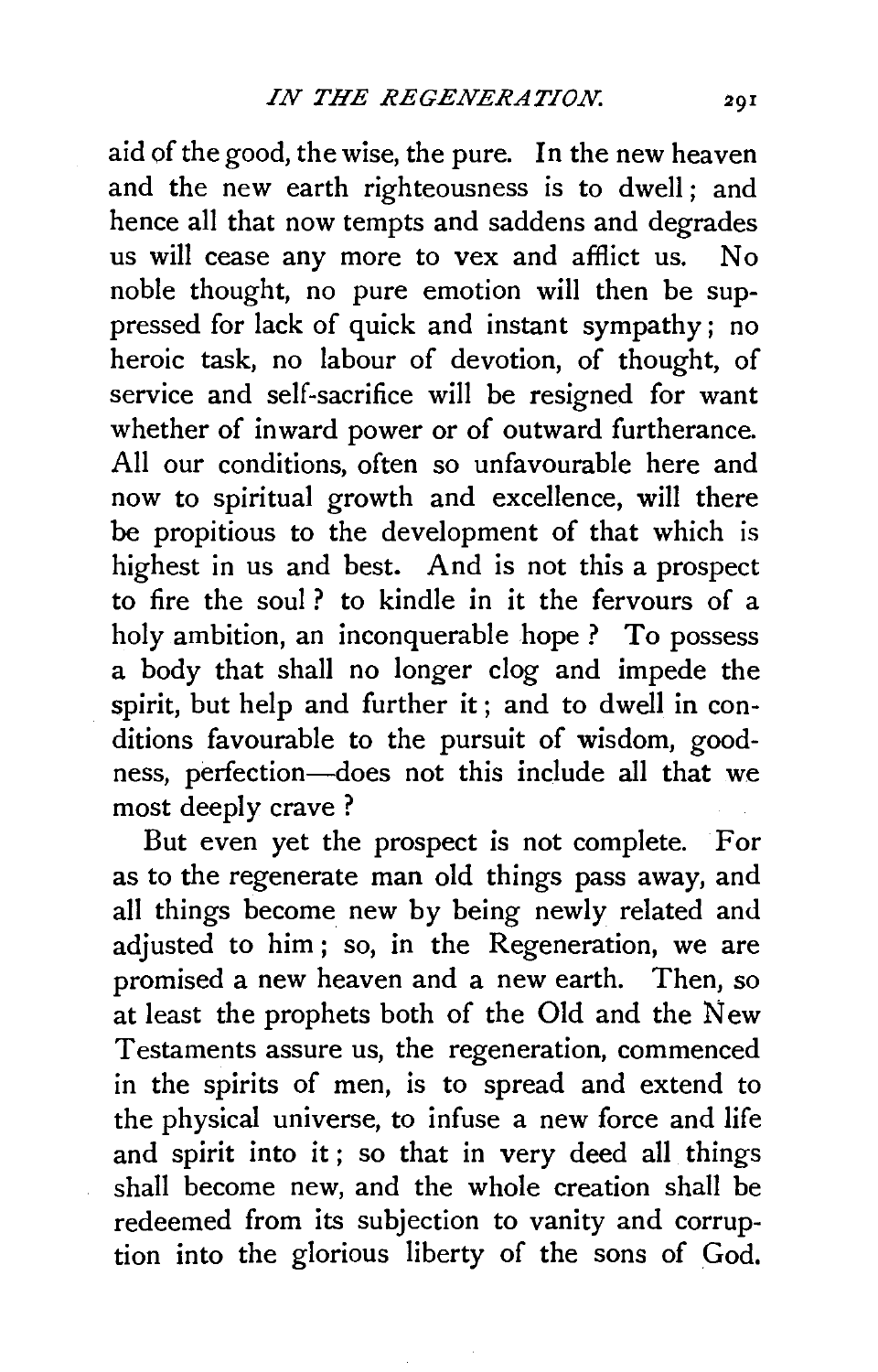Science standing wrapt in perplexity and astonishment before the mysteries of the origin of matter, of force, of life, of thought; and Philosophy standing no less perplexed and astonished before the mysteries of pain, destruction, death, and the origin and function of evil, have this for their last word for us : that, in all probability, the visible universe is only a manifestation in time and space, "a manifold phenomenon " of the *unseen* universe; that within and behind all that we see there lies a spiritual universe in which are hidden the causes of this great natural scheme and order amid which we live; that by "the dissipation of energy " it is very certain that this physical universe must sooner or later come to an end, and that, when it does come to an end, the forces and energies which compose and sustain it will be found to have been reabsorbed by the unseen spiritual universe from which it sprang. That is to say, Science and Philosophy are at last tending to the conclusion which Christ announced eighteen centuries ago, viz. that the origin of the material universe is purely spiritual ; that all which is merely or grossly material will one day pass away; and that then there will come " the regeneration," some more spiritual and perfect manifestation of the Creative energy, in which there will be none of the defects and hindrances that inhere in all that is physical and temporal. In short, the invisible will shine through the visible, the eternal through the temporal, the real through the phenomenal. But all this, which we find it so hard to think out and express, and which Science and Philosophy have taken so long to reach and formulate, St John beheld in vision, and has ex-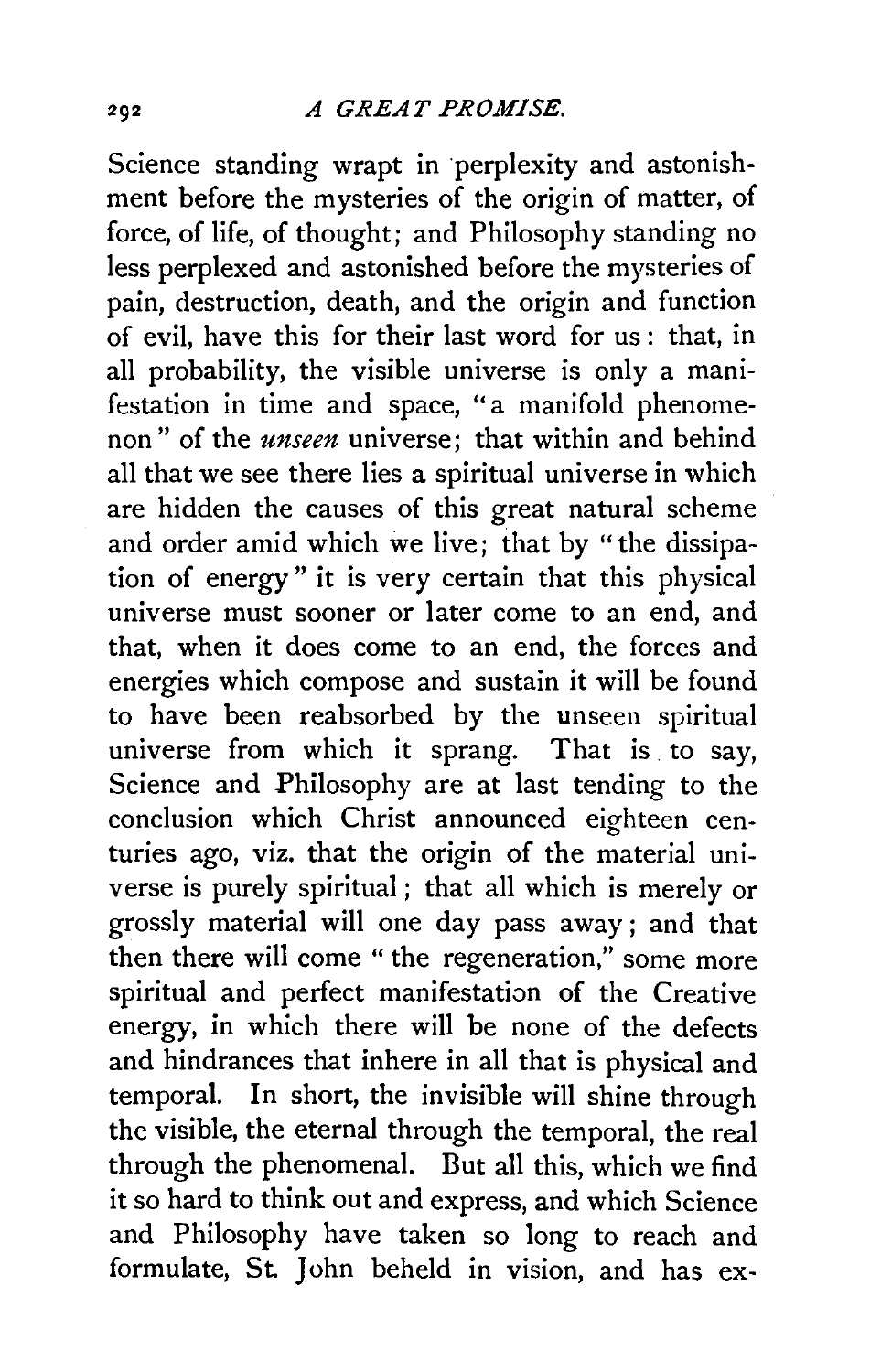pressed for us in words as simple as they are stately and impressive : *"And I saw a new heaven and a new earth : for the first heaven and the first earth were passed away.* . . . *And I heard a great voice out*  of heaven, saying, Behold, the tabernacle of God is with men, and he will dwell with them, and they shall be his *people.* . . . *And God shall wipe away all tears from their eyes* ; *and there shall be no more death, neither sorrow, nor crying, neither shall there be any more pain: for the former things are passed away."* 

We gain a second suggestion as to the kind of life we may look for in the Regeneration, a suggestion of its infinite *variety,* if we glance at some other words of this great promise. " Ye which have followed me, in the regeneration *when the*  Son of man shall sit in the throne of his glory, ye *also shall sit upon twelz•e thrones, judging the twelve tribes of Israel."* The first and happiest thought which occurs to any reflective reader of this verse is that in the coming age we shall be under the immediate rule of the Son of Man. By the very title He assumes-Son of Man-our Lord reminds us of what He was and did when He came to dwell among us in great humility; how pure He was, yet how tender; how righteous, and yet ho *v* kind. And surely it should fill us with pleasure and hope to learn that, in the Regeneration, we are to see Him whom we have so often longed to see, and to see this gentle righteous Man seated on the throne of the universe; that we are to be under ·the sway of his sceptre and his spirit. Fallen and sinful as the world is, I verily believe that, if it had to elect a universal King to-day, it would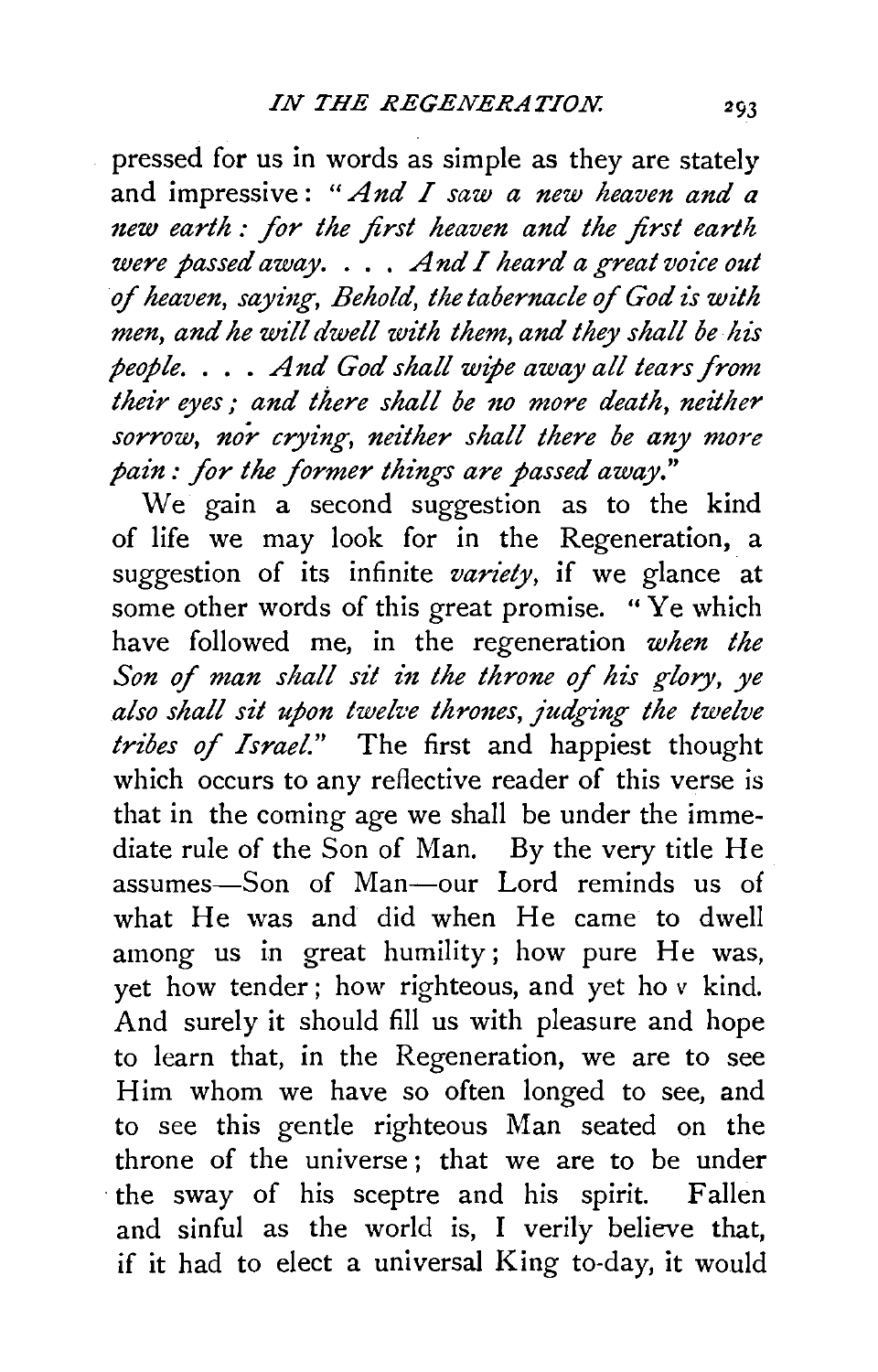elect the man Christ Jesus, finding no rival, no peer, to Him even in those who stand highest above their fellows. It were much to be visibly ruled by Him here and now: to feel that our whole life, social, commercial, political, were governed and controlled by Him, and not only our religious life-that He sat on the throne of the world as well as on the throne of our hearts. But what must it be, what of high and noble blessedness is involved in the mere thought of our being subjects of the risen and glorified Son of Man *in the regeneration,* when the renewal of our spirits shall be perfected, when they shall no longer be thwarted and oppressed by this mortal frame, with its weaknesses and biasses toward evil, and when all our fellow-subjects shall be at least as high in spiritual character and attainment as ourselves! We might well sigh impatiently for the coming of that day, if God had not taught us that we can only reach and enjoy it as we pass with patience and fidelity through the days which lead from this to that.

The reign of the Son of Man will give that unity to our coming life without which progress is impossible ; but for progress, for growth, we need variety as well as unity; and the variety of our coming life is indicated by the promise made to the Twelve that, in the Regeneration, they should be kings with Christ, kings under Christ, judging and ruling the twelve tribes of the true Israel. Of course this language is figurative, and its details must not be pressed too far. But from all we know of Peter and James, John and Paul, and the rest of "the glorious company," we should at least admit that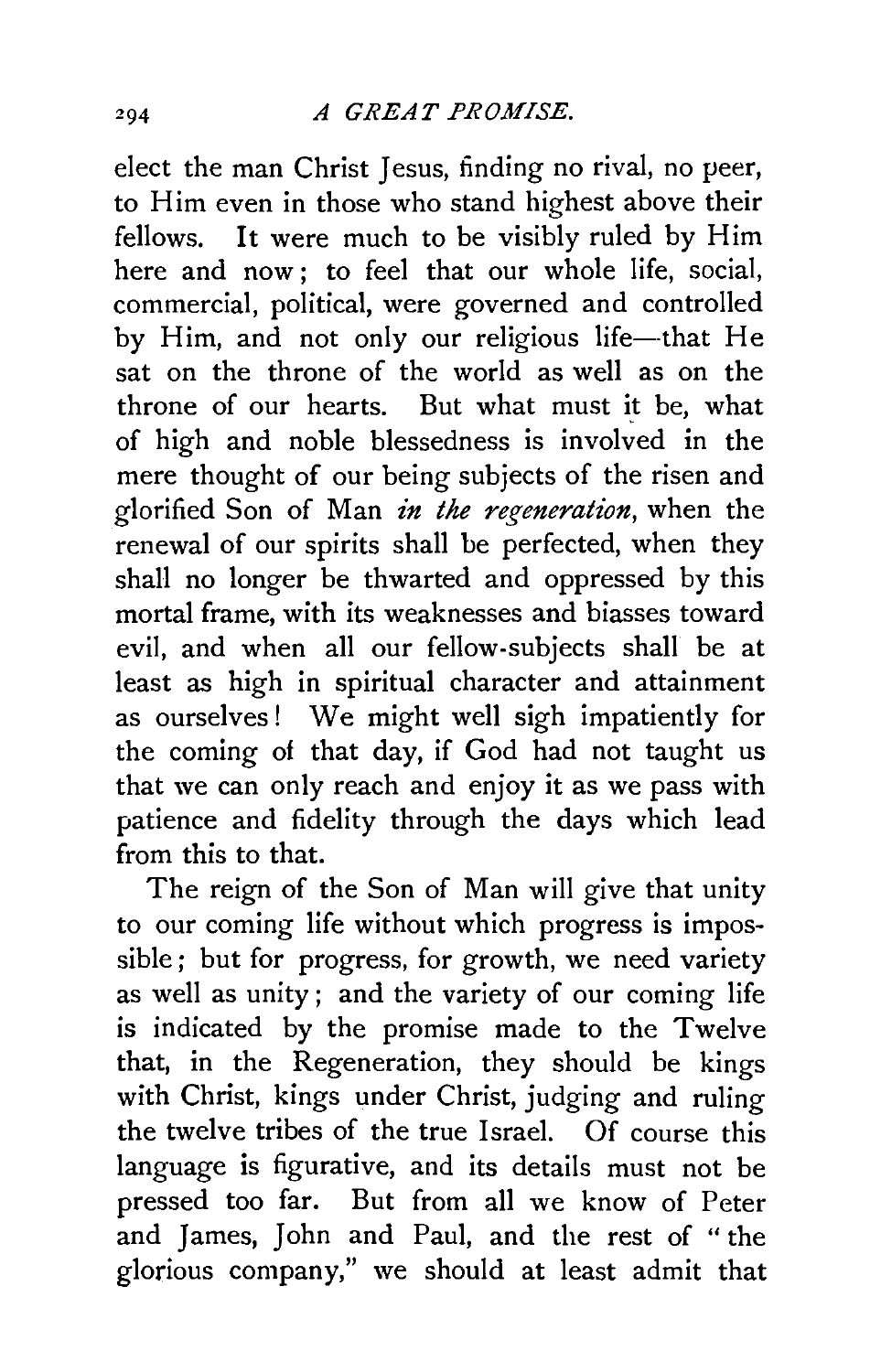they excel the princes and kings of the earth who now rule over us, and that it would be well for us to live in an empire the several provinces of which were ruled by them. And even if we cannot positively affirm that the provinces of the coming spiritual kingdom will be dominated by the spirits of these twelve elect men, and that we shall be permitted to pass from province to province, and to learn what each of these ruling spirits can teach us, we may surely infer from the promise of Christ that in his kingdom an immense variety of spiritual forces and influences will be employed, of all of which we may take the benefit; that men of every kind of spiritual character and in every stage of spiritual development will find in it that which exactly ministers to their condition, their tastes, their needs ; so that for each and for all there shall be enough and to spare. Nothing less than this, but much more, is implied in the promise that we shall all be under one King, and shall yet enjoy the ministry of many kings; that while Christ rules over all, and his spirit dominates all, He will also rule through the men who of all men are most venerable to us and most dear.

So far as this we go, but no farther ; but is not this far enough ? Does not this prospect content us ? Is it not enough, if only we hold it stedfastly before our minds, to raise us above the temptations and allurements of the flesh, the world, and the devil ? Dare we risk this great and noble inheritance in order to secure the gratification of a moment, to pander to that which is lowest in us and worst?